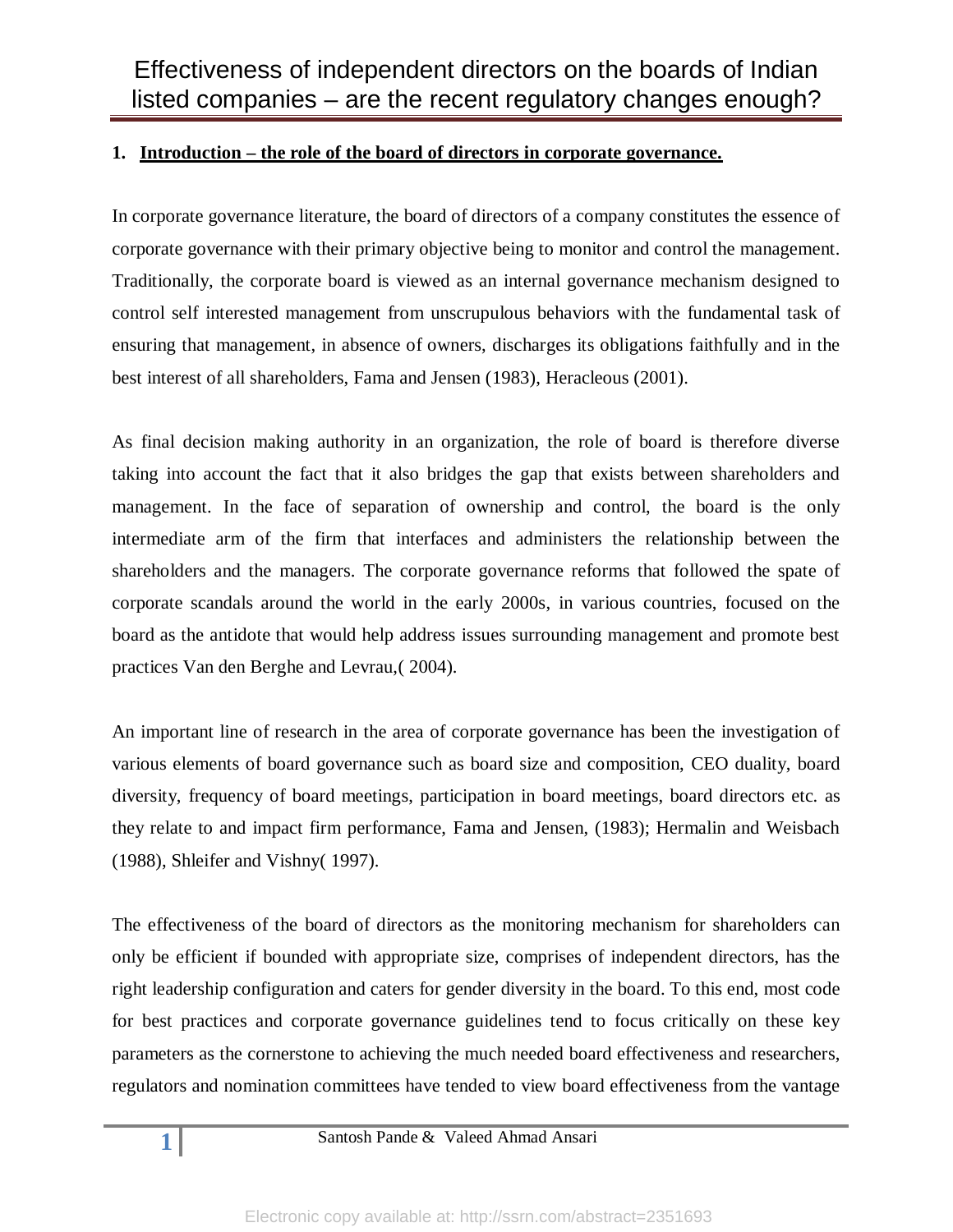point of these four dimensions and boards are often seen from the perspective of having a separate chairman, a majority of outside(independent) directors, an optimal size (e.g., an 8-11 person board) and diversity in composition as optimal board parameters.

Director independence is a key parameter of Board structure and has been the focus of most corporate governance regulatory reforms across the world. Directors are classified rather homogeneously as being "unrelated" vs. "related", "independent" vs. "non- independent" or "executive" vs. "non executive" , depending on how the degree of "independence" is being conceptualized by the regulator drafting the regulation or the committee selecting the director. In guidelines issued by stock exchanges, such as those of the the Securities  $\&$  Exchange Board of India (SEBI), and similar guidelines issued elsewhere, the most important question associated with board structure has traditionally been the "independence" of directors.

In corporate governance literature, director independence denotes the fraction of non executive directors on the board as compared to their executive counterparts. This reflects the proportion of outside directors, who participate directly in the day to day management of the firm, to inside directors and provides for the checks and balances in ensuring that the shareholders interests are protected.

From an empirical standpoint, a board is said to be independent if it is made up of more nonexecutive directors who share no material connection, with the firm, such as family ties, financial relationship, employment, professional services, and who do not share interlocked directorship with each other and with the management. Intuitively, outside non-executive directors are expected to be more reliable and also more effective in representing and protecting shareholders interest and indeed it has been argued that such directors are much more likely to oppose any strategic proposal which they believe is not in the best interest of shareholders. However, while some researchers have found positive relationship between board independence and firm performance, Shleifer and Vishny (1997),Jackling and Johl ( 2009), others report either negative or no relationship between the two factors, Bhagat and Black (2000), Heracleous (2001), Hsu (2010).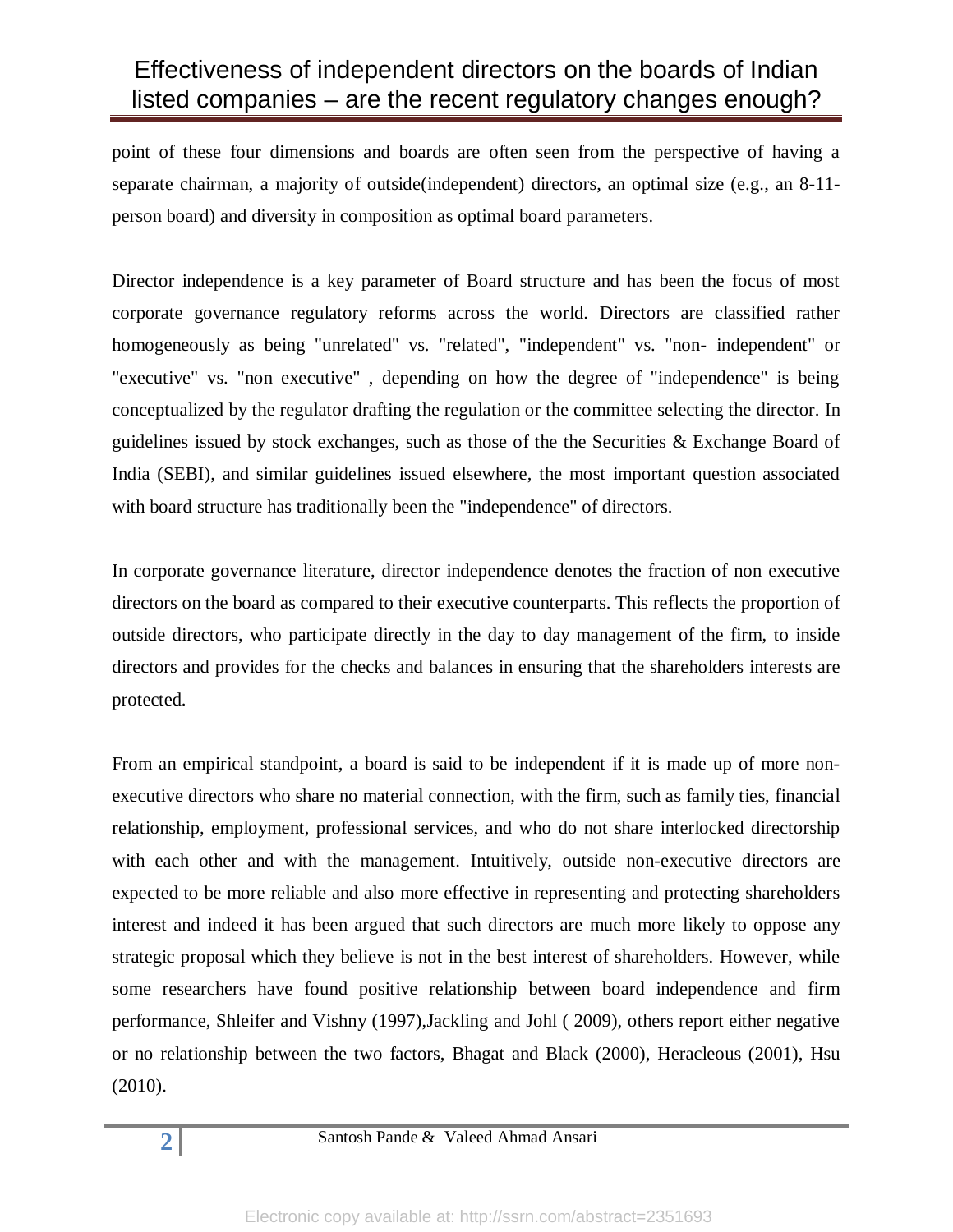Despite the overwhelmingly strong, intuitive view that greater director independence, in the board structure, would results in better firm performance, very little has actually been learnt about what is actually involved in effective functioning of the board and the absence of a conclusive, demonstrable relationship between board independence and firm performance, in empirical studies, has not been adequately explained. Leblanc and Giles (2003) suggest that the likely reason for the relationship not being demonstrated is the fact that in all the research, there is no analysis of how boards perform as boards - how they make decisions - and of the impact of the behavioral characteristics of various directors on the decision-making process. The current reality of corporate governance research is that the "what" and "how" of a board of directors, its work and its process is, still the "unknown" of corporate governance. No one has demonstrated that there is a relationship between although everyone knows that there is one. So year after year, in the aftermath of the failures and scandals of major companies, the question that is inevitably posed is, "Where was the board?" Leblanc & Giles (2003).

This paper examines the functioning of independent directors on corporate boards in India with reference to the recent changes in the Indian Companies Act, 2013 and the changes proposed by SEBI to clause 49 of the Listing agreement, applicable to listed companies, and is organized as follows; section 2 identifies the special characteristics of Indian organizations that significantly impact the functioning of corporate boards in India, section 3 reviews some empirical evidence on board structures of large Indian organizations comprising the S&P CNX 500 companies, section 4 analyzes the changes in the Companies Act, 2013 and the changes proposed by SEBI, to the Listing agreement (clause 49) that are aimed at creating more effective boards in Indian companies while section 5 summarizes the issues and identifies the shortcomings in the current regulatory framework as regards the selection and appointment process of independent directors which are likely to come in way of having high performing boards in Indian companies.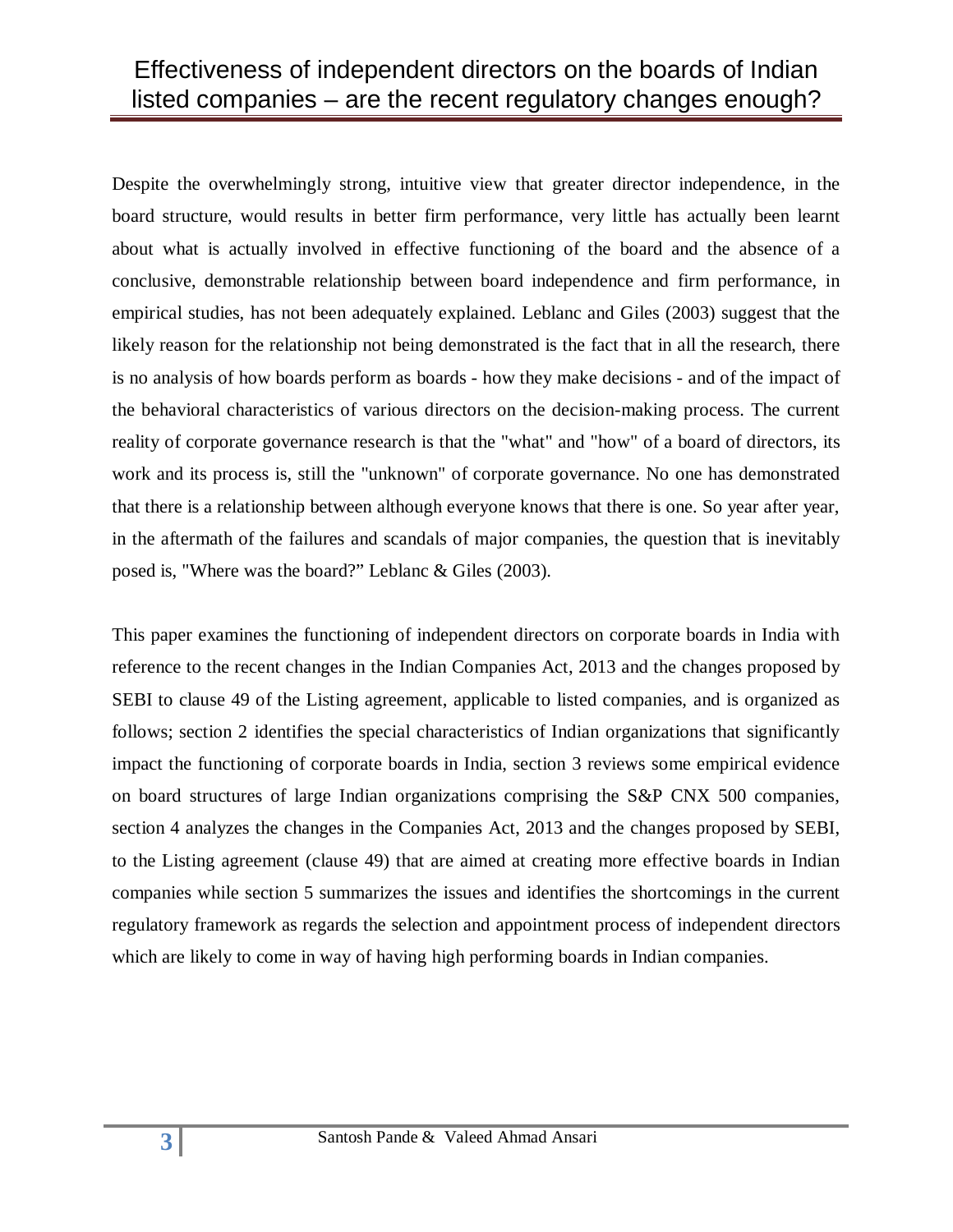### **2. The role of the Board in the Indian business context**

Several distinguishing features stand out in India that are in sharp contrast to the rest of the world and point to the inapplicability of the western concepts of corporate governance to Indian organizations and significantly impact the way decisions are taken by board of directors take decisions in India.

Varma(1997) has argued that the issues in corporate governance in India are very different from those found in the Anglo Saxon world and the board of directors may have a rather limited role in managing Indian organizations and instead, a different model for corporate governance , with a significant external focus, may be required for Indian organizations. Unlike the US or the UK, which are characterized by dispersed shareholding, and where the governance issue is essentially that of disciplining the management, that has ceased to be effectively accountable to the owners, the problem in the Indian business organizations is that of disciplining the dominant shareholder and of protecting the minority shareholders.

According to Varma (1997), in the Indian context, the board of directors cannot conceivably resolve the conflict between the dominant shareholder and the minority shareholders since the board derives all its powers from the dominant shareholders who have appointed them to the board; therefore, such disciplining can only be done by forces outside the company itself such as the capital markets regulator and the capital market itself. Recent anecdotal developments in Indian business have clearly bought to the forefront the role of the family as a dominant shareholder and how it has impacted corporate governance in Indian organization; the sordid saga of corporate governance at Reliance which came into limelight in the dispute between the two Ambani brothers (Anil and Mukesh) has been very well documented, Dalal (2005). Not only were grave charges of mis-governance made against one of the largest Indian companies, as Dalal (2005) points out they were ironically levied against a company that had been showered with awards of corporate excellence (by the Institute of Company Secretaries in 2003) and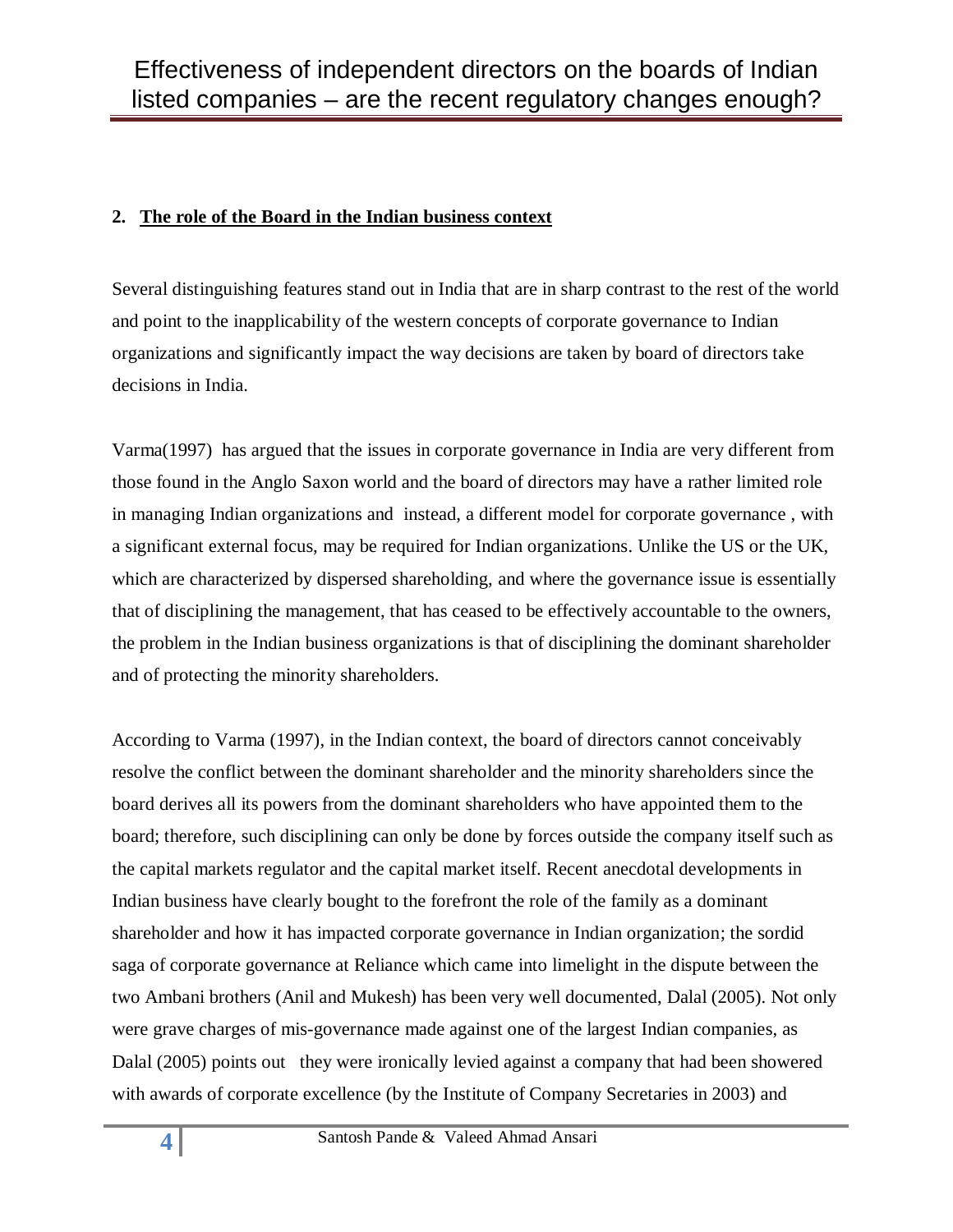corporate and social responsibility awards (Golden Peacock, by the Institute of Directors in 2004) which actually coincided with the period when these misdemeanors had actually taken place and which the board of directors of the company was powerless to prevent.

While the role of a family group as a dominant shareholder in India is widely known and accepted, Varma (1997) has pointed out there are two other groups of dominant shareholders in Indian businesses, first are the public sector units (PSUs) where the government is the dominant (in fact, majority) shareholder and the general public holds a minority stake, second are the multinational companies (MNCs) where the foreign parent is the dominant (in most cases, majority) shareholder.

In public sector units (PSUs), members of the board and the Chairman are usually appointed by the concerned ministry and very often PSUs are led by bureaucrats rather than professional managers. Several strategic decisions are taken at a ministerial level which may include political considerations of business decisions as well. Multinational companies (MNCs) in India, on the other hand, are perceived to have a better record of corporate governance compliance, attributed to their applying global standards of transparency and accountability that are supposedly higher than most organizations in emerging markets. The MNC parent usually performs a very active role closely monitoring the Indian affiliate and, with adequate board representation, its influence over executive appointments and the magnitude of its stake, the MNC parent has a strong incentive to closely monitor its Indian affiliate. However, there have been instances of MNCs wishing to acquire additional equity in a company (where they already had majority shareholding) when ownership regulations have changed, but made/wanted to make the acquisition at a valuation that disadvantaged the minority shareholders, Espirito Santo Securities (2012).

While much of global corporate governance norms focus on boards and their committees, appointment of independent directors and managing CEO succession, in the Indian business context, boards are not as empowered as in several western economies since the board is subordinate to the will of the dominant shareholder.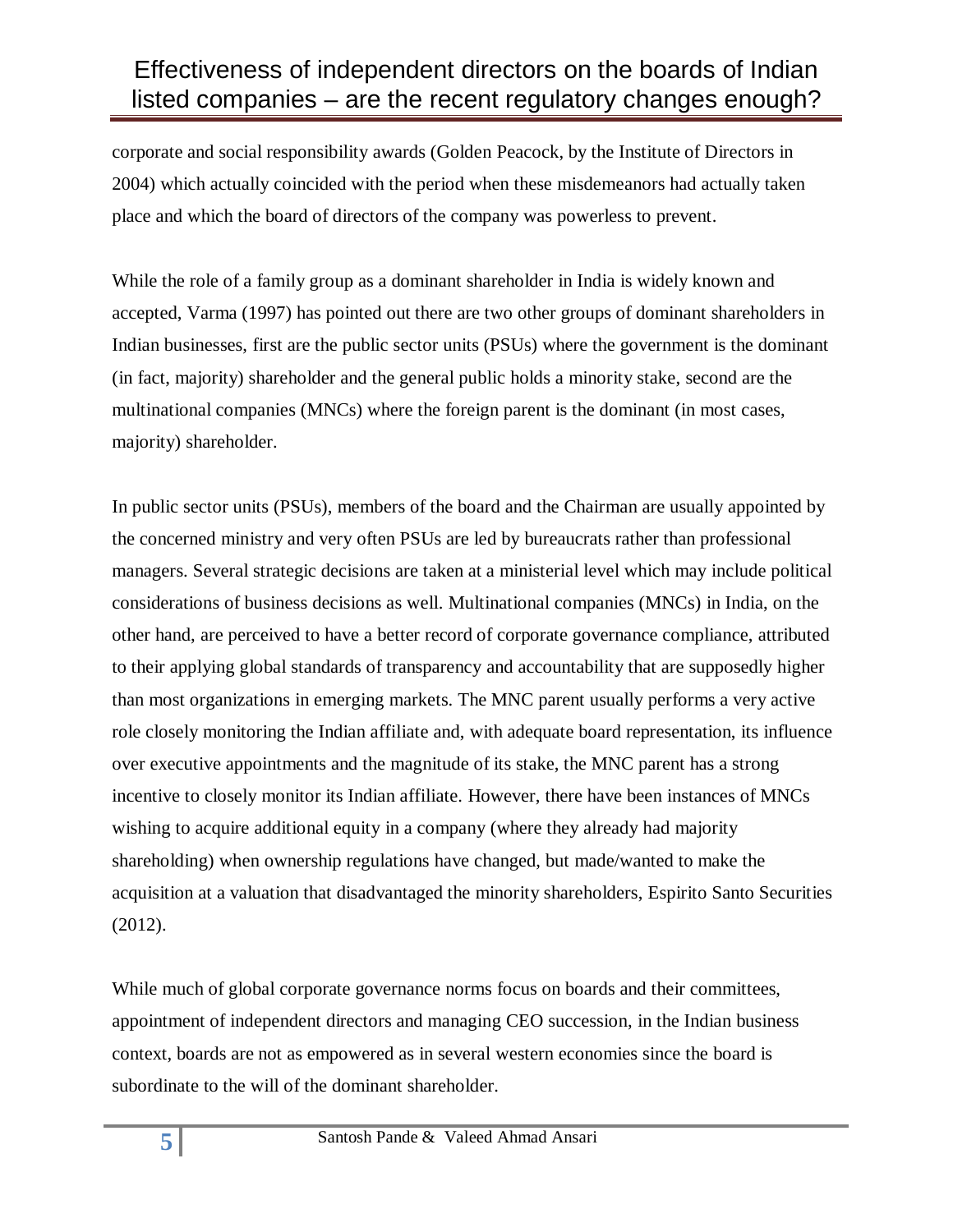### **3. Role of the independent directors on the boards of Indian companies.**

Worldwide, independent directors on the board of a listed company are seen as an integral element of a company's corporate governance process with board independence taking on a pivotal status in the design of board structure and becoming almost a pre requisite for good governance. Consequently, governance reforms in recent years have increasingly pinned hope, as well as responsibility, on independent directors to enable higher standards of governance in organizations.

In India, for listed companies the definition of an independent director was first made by the Securities and Exchange Board of India (SEBI), who in clause 49 of the listing agreement defined an independent director as a non-executive director who apart from receiving director's remuneration, does not have any material pecuniary relationships or transactions with the company, its promoters, its directors, its senior management or its holding company, its subsidiaries and associates that may affect the director's independence, SEBI (2010).Certain specific factors were also listed that helped determine whether or not a director is independent and while these factors dictate as to who cannot become independent directors there is an absence of positive factors that would qualify a person for being an independent director, except perhaps for the age of the person. For example, there is no mention of the types of qualification or experience a person should possess (prior to appointment) to the position so as to be able to discharge board responsibilities effectively. This was a serious deficiency in the definition of independence and it allowed companies to appoint persons who while satisfying the formal requirements of independence, were otherwise not suited for the job, Varrotil (2010).

In any case dominating shareholder(s) in Indian companies, by virtue of being able to muster a majority of shareholders present (and voting) on resolutions to appoint the board of directors in a company, could not only control the appointment of every single director (including independent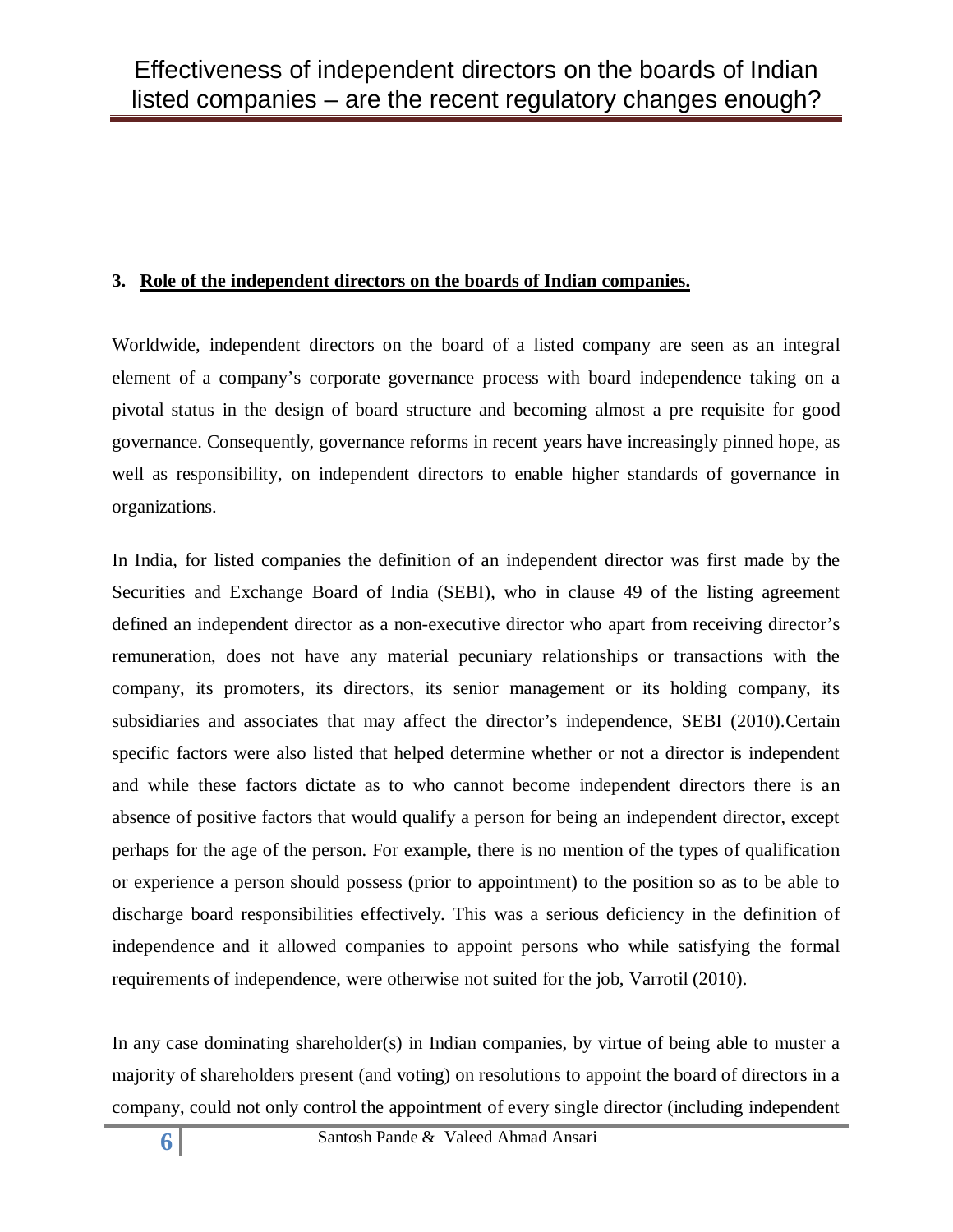directors) and determine the constitution of the entire board, but could also influence the renewal of the term of directorship. Assuming that one of the purposes of the independent directors was to protect the interest of the minority shareholders from the actions of the dominating shareholders, such a purpose could hardly be achieved in the prevailing matrix of director appointment, renewal and removal, Varrotil (2010).

In analyzing the governance role of independent directors on company boards in corporate governance, two key parameters of interest are;

- a. Independence of the board i.e. extent to which independent directors are present on the board and,
- b. Diligence of the board, extent to which independent directors are diligent in their duties.

While (a) would proxy the independence of the board from the influence of the dominant shareholder(s) (referred to as the index of independence), (b) would be a proxy for the quality of monitoring by independent directors (referred to as the index of diligence).

The conventional approach (followed, in empirical corporate governance studies), to measure the index of independence of the board, would be to use the proportion of independent directors on the board to the total number of directors, Sarkar & Sarkar(2010).Listing regulations in India, formalized in 2000, and instituted by the capital market regulator, the Securities and Exchange Board of India (SEBI) required that boards of listed companies should have no less than half of its board comprised of non-executive directors with the additional provision that one-third of the board must comprise of independent directors if the chairman is non-executive and at least half of the board should comprise of independent directors if the chairman is an executive.

With regard to the measure for the index of diligence of the board, under (b) above, the attendance of the independent directors at board meetings is the key metric and it is conventionally measured as the ratio of board meetings attended by the independent directors on the board to the number of board meetings held by the company, Carcello, Hermanson, Neal, and Riley, (2002), Sarkar and Sarkar (2005).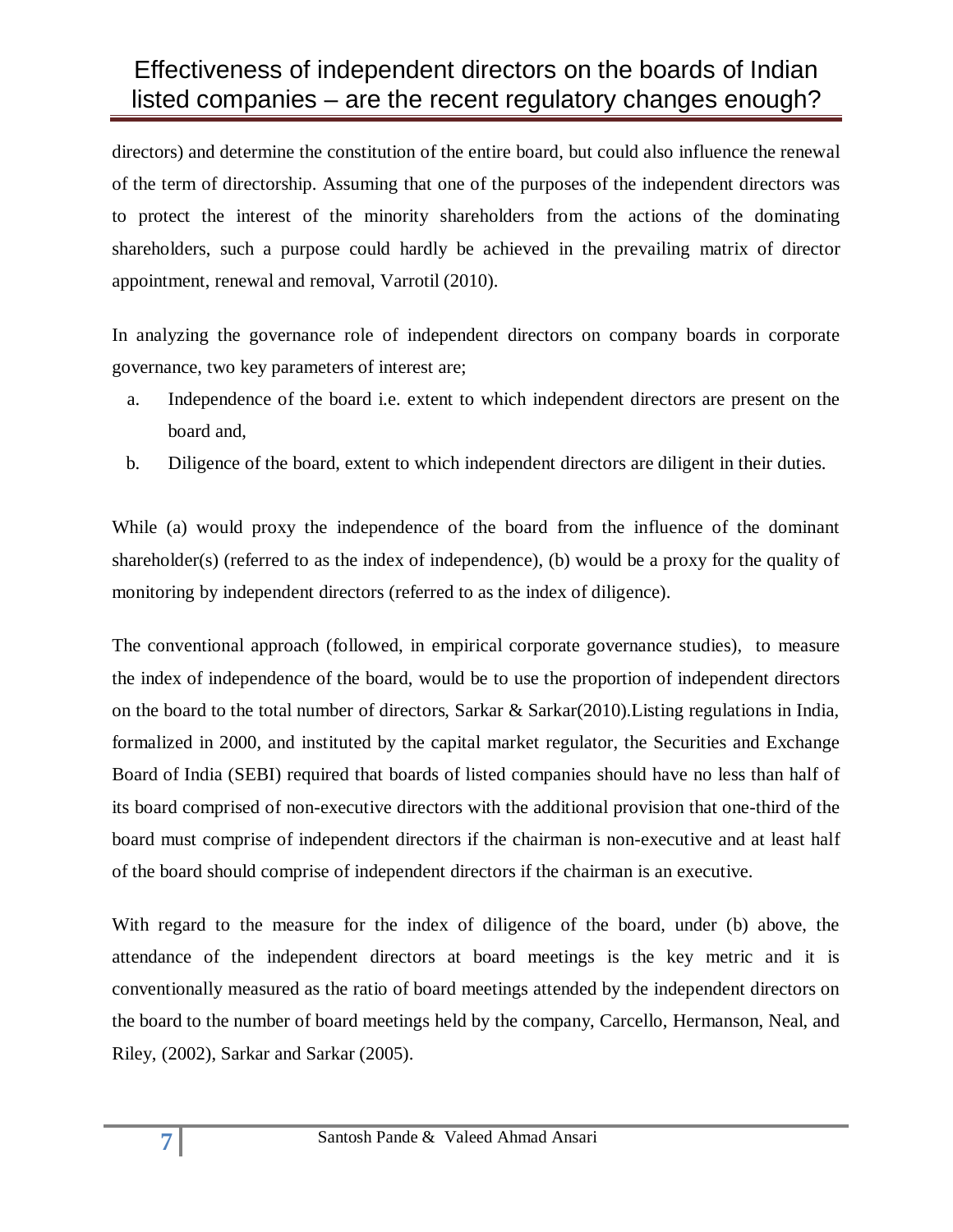Given the key role played by dominant shareholders in the Indian context, it becomes appropriate to examine board independence and board diligence across companies with different dominant shareholder characteristics.

An empirical, three year cross sectional study of the companies that constituted the S&P CNX 500 index for 2009-2012, based on 1390 firm years data, reflected the breakup of the companies, based on the nature of dominant shareholding, as presented in Tables 1 and 2, Pande (2013);

| <b>Serial</b> | <b>Nature of Dominant</b> |                 | 2010       |               | 2011       |               | 2012       |               |
|---------------|---------------------------|-----------------|------------|---------------|------------|---------------|------------|---------------|
| No.           | <b>Shareholding</b>       |                 | <b>Nos</b> | $\frac{6}{6}$ | <b>Nos</b> | $\frac{6}{9}$ | <b>Nos</b> | $\frac{6}{6}$ |
|               | Government                |                 | 41         | 9.2%          | 48         | 10.1%         | 42         | 8.9%          |
| 2             | Indian                    | <b>Business</b> | 337        | 74.7%         | 351        | 74.3%         | 358        | 76.2%         |
|               | Groups                    |                 |            |               |            |               |            |               |
| 3             | Foreign                   | <b>Business</b> | 58         | 13%           | 62         | 13.1%         | 58         | 12.3%         |
|               | Groups                    |                 |            |               |            |               |            |               |
| 4             | No                        | Dominating      | 11         | 2.5%          | 12         | 2.5%          | 12         | 2.6%          |
|               | Group                     |                 |            |               |            |               |            |               |
|               | <b>TOTAL</b>              |                 | 447        | 100%          | 473        | 100%          | 470        | 100%          |

**Table 1- Classification of sample companies –by numbers**

|  |  |  |  |  | Table 2- Classification of sample companies -by market capitalization (Rs million) |  |
|--|--|--|--|--|------------------------------------------------------------------------------------|--|
|--|--|--|--|--|------------------------------------------------------------------------------------|--|

| <b>Sl</b>      | <b>of</b><br><b>Nature</b> | 2010              |               | 2011              |               | 2012              |               |  |
|----------------|----------------------------|-------------------|---------------|-------------------|---------------|-------------------|---------------|--|
| N <sub>0</sub> | <b>Dominant</b>            | <b>Market Cap</b> | $\frac{6}{6}$ | <b>Market Cap</b> | $\frac{0}{0}$ | <b>Market Cap</b> | $\frac{6}{6}$ |  |
|                | <b>Shareholding</b>        |                   |               |                   |               |                   |               |  |
| 1              | Government                 | 11,979,618.41     | 24.45%        | 15,904,095.79     | 27.1%         | 12,601,368.45     | 25.72%        |  |
| 2              | Indian Business            | 27,932,830.69     | 57.00%        | 31,014,346.65     | 53.00%        | 27,819,776.42     | 56.77%        |  |
|                | Groups                     |                   |               |                   |               |                   |               |  |
| $\overline{3}$ | Foreign                    |                   |               |                   |               |                   |               |  |
|                | <b>Business</b>            | 4,833,900.26      | 9.86%         | 5,419,524.46      | 9.3%          | 5,637,634.04      | 11.51%        |  |
|                | Groups                     |                   |               |                   |               |                   |               |  |
| $\overline{4}$ | No Dominating              | 4,255,161.30      | 8.68%         | 6,190,177.65      | 10.6%         | 5,261,162.85      | 10.74%        |  |
|                | Group                      |                   |               |                   |               |                   |               |  |
|                | <b>TOTAL</b>               | 44,746,349.36     | 100%          | 58, 528, 144. 55  | 100%          | 51,319,941.76     | 100%          |  |

While, by numbers, companies with dominating Indian groups constitute more than 74% of the number of companies in the sample under study, they account for only around 53-57% of the total market capitalization of the sample. On the other hand, Government dominated companies (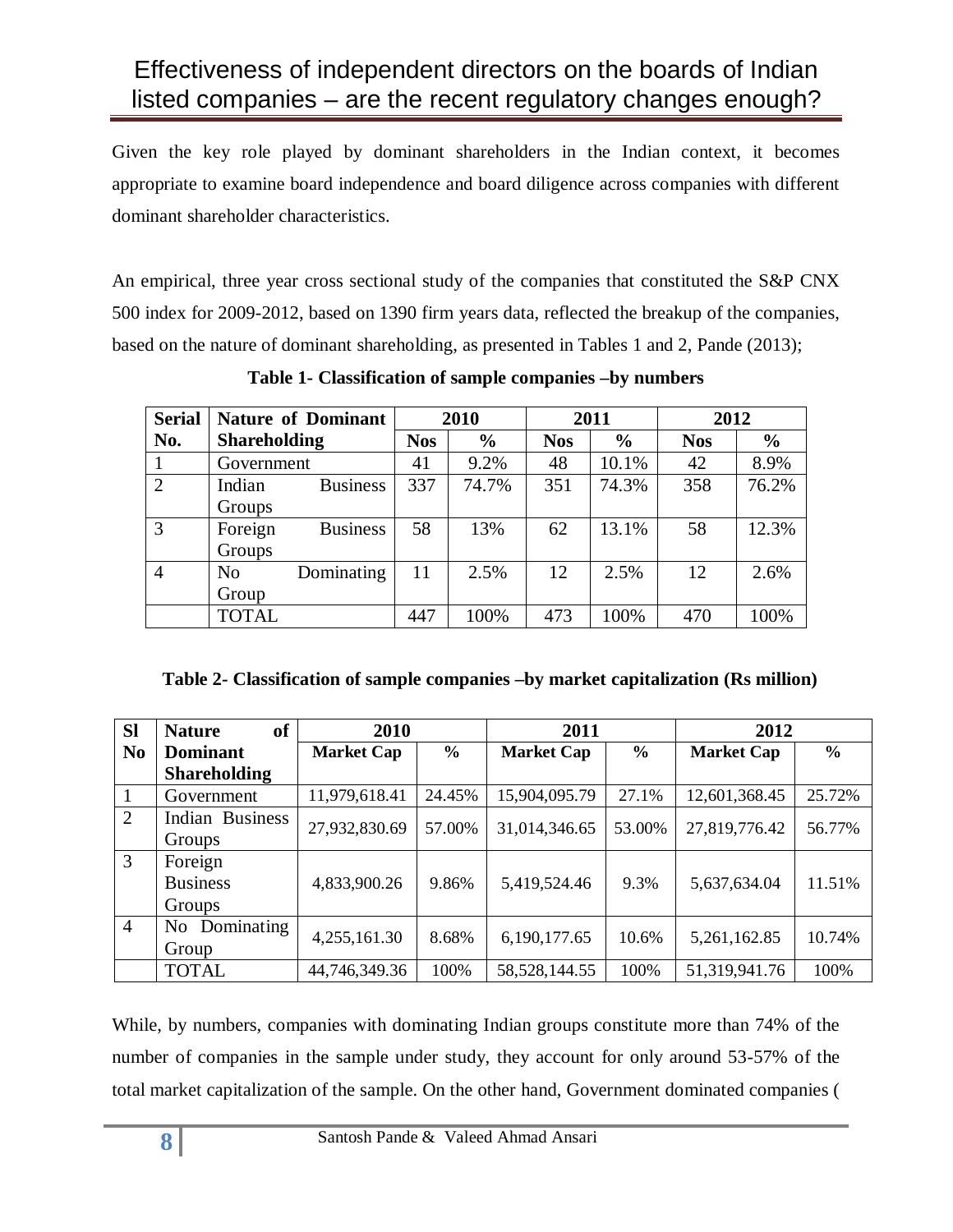that comprise of only between 9-10% of the number of companies in the sample) account for as much as 24-27% of the total market capitalization of the sample

As per year 2011-2012 data, presented in Table 3, the quantitative measure of ownership concentration ( promoter shareholding), among the S&P CNX 500 companies, was highest in Government dominated companies, followed by foreign group dominated companies and was the least in Indian group dominated companies, Pande (2013).

| <b>Serial</b> | Dominant<br><b>Nature</b><br>of | Ownership            | <b>SD</b> of Ownership |  |  |
|---------------|---------------------------------|----------------------|------------------------|--|--|
| No.           | <b>Shareholding</b>             | Concentration (in %) | Concentration (in %)   |  |  |
|               | Government                      | 65.44                | 16.24                  |  |  |
|               | <b>Indian Business Groups</b>   | 51.29                | 16.41                  |  |  |
|               | <b>Foreign Business Groups</b>  | 60.37                | 16.90                  |  |  |
|               | No Dominating Group             | 8.82                 | 24.18                  |  |  |
|               | Average of S&P CNX 500 cos.     | 52.56                | 18.67                  |  |  |

**Table 3-Ownership concentration of sample companies –year 2012.**

A composite measure of board performance, the board structure and process ("BSP") index, was constructed by multiplying the independence index of the board with the diligence index of the board members. Table 4 provides the mean value and standard deviation of this index for the period 2009-10 to 2011-12 for the companies in the various groups, based on the nature of dominating shareholder, for the S&P CNX 500 companies, Pande (2013).

|  |  |  |  |  |  |  | Table 4 - Board structure & process (BSP) index of sample companies |
|--|--|--|--|--|--|--|---------------------------------------------------------------------|
|--|--|--|--|--|--|--|---------------------------------------------------------------------|

| <b>Serial</b> | <b>Dominant</b><br><b>Nature</b><br>of | 2010        |           | 2011        |           | 2012        |           |
|---------------|----------------------------------------|-------------|-----------|-------------|-----------|-------------|-----------|
| No.           | <b>Shareholding</b>                    | <b>Mean</b> | <b>SD</b> | <b>Mean</b> | <b>SD</b> | <b>Mean</b> | <b>SD</b> |
|               | Government                             | .26         | .11       | .26         | .13       | .25         | .13       |
| 2             | <b>Indian Business Groups</b>          | .35         | .10       | .36         | .10       | .37         | .10       |
|               | <b>Foreign Business Groups</b>         | .29         | .09       | .31         | .09       | .32         | .09       |
|               | No Dominating Group                    | .42         | .16       | .38         | .18       | .44         | .22       |
|               | Average- S&P CNX 500 cos.              | .33         | .11       | .35         | .11       | .35         | 11        |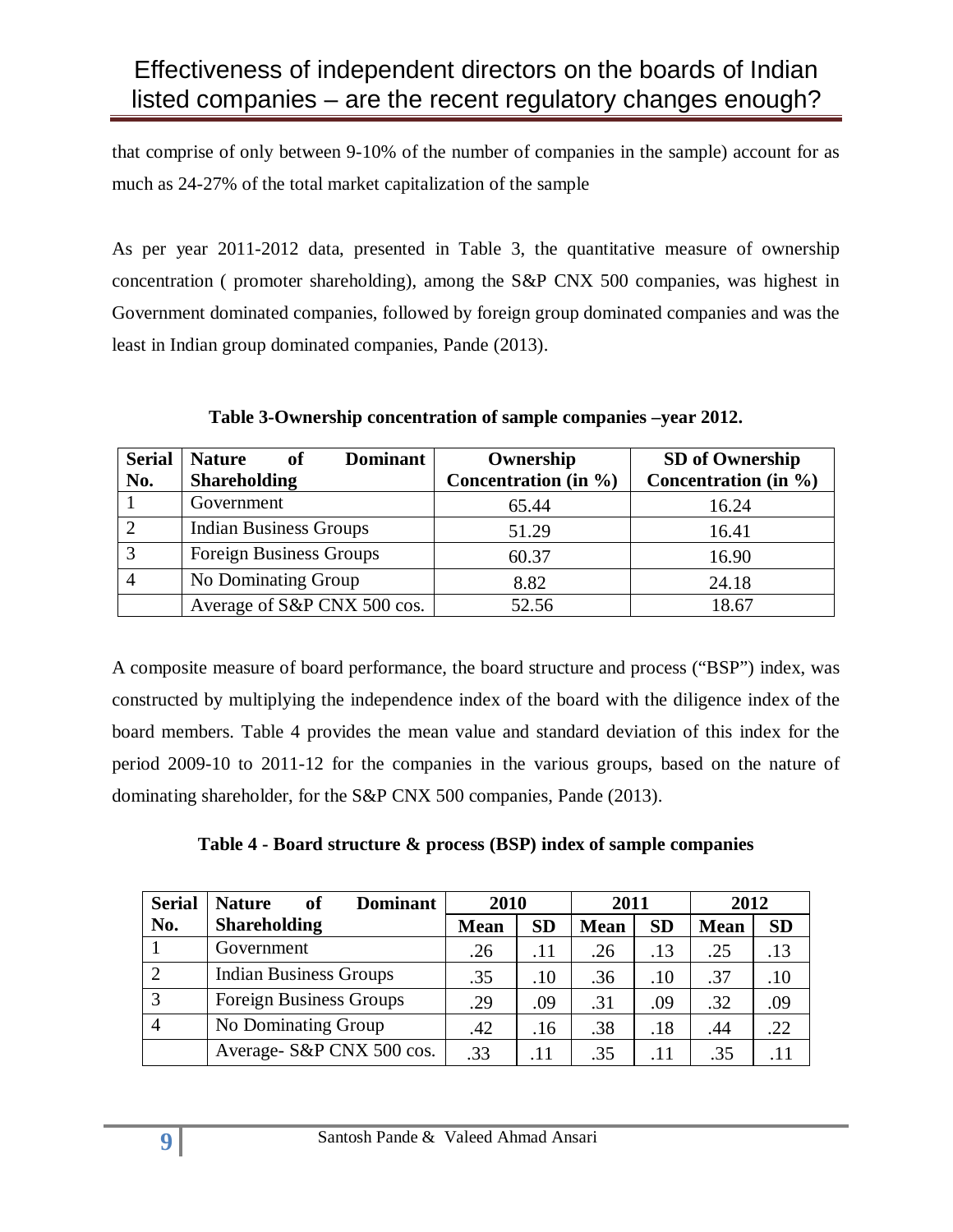A higher value of the BSP Index indicates a relatively more independent and more diligent board where the independent directors are more regular in attending the board meetings, with a theoretical maximum figure of 1.0 reflective of a completely independent board where the directors attend all the board meetings. Not surprisingly, companies with no dominating shareholders reflected the best value for this indicator indicating that they had more diligent and independent boards as compared to companies in other categories and companies with government as the dominant shareholder had the lowest level for the BSP Index for all the three years.

A broader investigation (using multivariate regression ) into the relationship between firm performance, the dependent variable ( measured by Tobin's Q and Return on Assets ), and 12 independent variables that included BSP Index as one of the independent variables, arrived at the following conclusions, Pande (2013).

- a. There was significant difference in the BSP Index across firm categories that were categorized on the basis of dominant shareholders.
- b. Year wise regression models showed the absence of any significant relationship between firm performance and BSP Index in any of three years.
- c. Stepwise  $R^2$  changes, in the hierarchical regression method used for regression, provided additional insight by examining the impact of introducing different groups of predictor variables in stages. It was observed that when the BSP Index variable was introduced in the regression model, there was no significant  $R^2$  change reconfirming the statistically non-significant role for the BSP Index in predicting firm value.
- d. The year wise analysis of the various OLS regression models showed an absence of any significant interaction effect between ownership concentration (measured on two dimensions- a dummy variable representing the nature of dominant shareholder and the percentage of promoters holding) and BSP Index, leading to the conclusion that ownership concentration had no moderating influence on the relationship between BSP Index and firm performance.

Similar findings were reported by Balasubramanian, Black and Khanna (2008) in their study across 252 Indian companies. While examining which of the sub indices of the overall corporate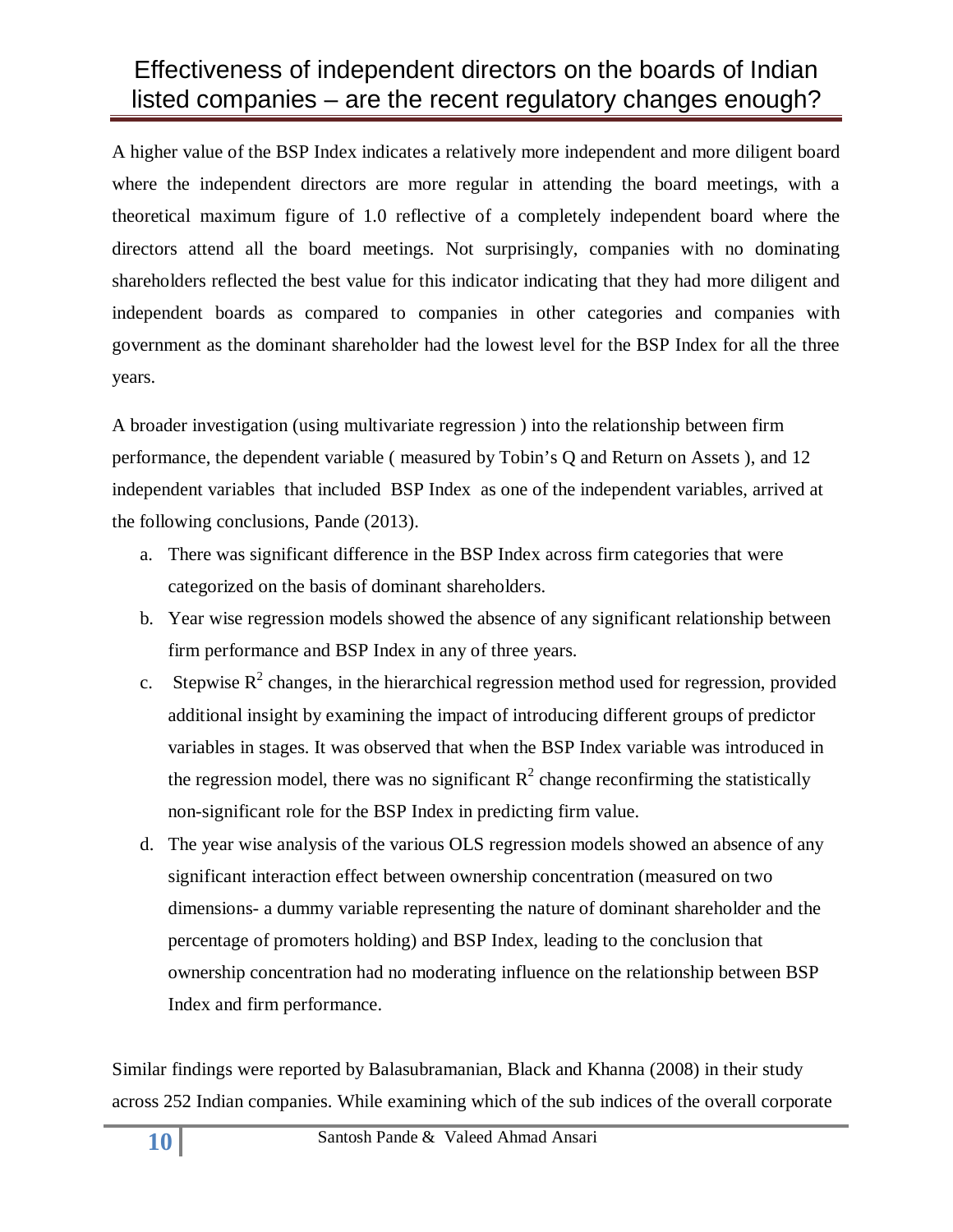governance index (developed by them in their study) were associated with ln q (natural log of Tobin's Q, the dependent variable in their study), Balasubramanin et al (2008) found that the coefficients on board structure were positive but insignificant while the coefficients on board procedure and related party transactions were close to zero. Furthermore, when the board structure index was subdivided into board independence and board committee sub indices, the board independence sub index was not significant while the board committee sub index was only marginally significant.

Furthermore, in their study Balasubramanian et al. (2008) found that in respect of the 92 companies that were part of the BSE 500 companies, none of the five sub indices (board structure, disclosure, related party, shareholder rights and board procedure), that built up their overall corporate governance index, had any significant relationship with firm performance; confirming similar findings from the study by the authors, in respect of the BSP Index, conducted over the S&P CNX 500 companies, Pande (2013).

Balasubramanian et al (2008) contrasted the weak results found in their study on board structure with the significant negative coefficient on a similar index in Black, de Carvalho and Gorga (2010)'s study of Brazil, the positive coefficient in Dahya, Dimitrov and McConnell's (2008) multi-country study and the strong positive coefficient on a similar index in Black and Kim (2010) and reasoned that in India board independence is not strongly associated with firm performance because the minimum requirements for board independence( in India) are strict enough so that over compliance, which is the only variation that can be tested, does not lead to improvement in firm value.

The authors of this paper contest the explanation provided by Balasubramanian et al (2008), on why board independence is not strongly linked to firm performance among Indian companies and suggest that the reason for a lack of any observed, significant association between board independence and firm performance in empirical studies, Balasubramanian et al (2008), Pande (2013), is on account of the fact that the structural factor used to measure board independence (in these studies) do not correctly measure board independence. Since under the current regime of board appointments, in India, the dominant shareholder is in a position to control board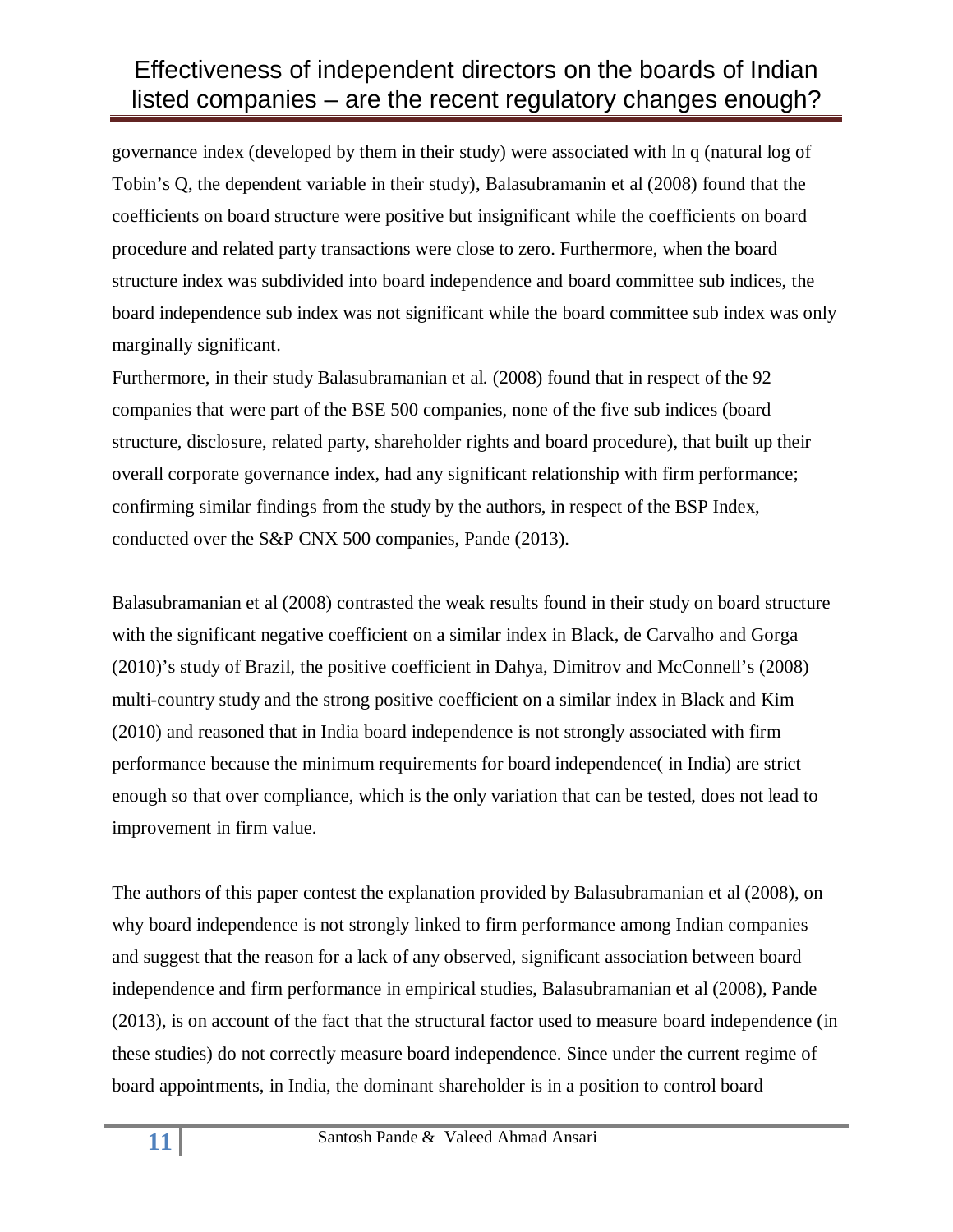appointments, including the selection of independent directors, any measure of board independence that is based on the number of directors (self) reported as independent would be wrong as those directors, being appointees of the dominant shareholder, would represent their interest in board meetings.

The absence of any significant association between BSP Index and firm performance, observed in our study, leads to the conclusion that the assumption that firm performance can be influenced by structural board related factors is not a valid assumption and points to the fallacy in drawing up and implementing regulatory policy prescriptions for board related structural factors with a view to improving firm performance. Not only is board independence not defined by board structural factors alone, under the current regulations in India the dominant shareholders are in a position to control board appointments as a result of which assessing board independence from the number of independent directors on the board is likely to lead to misleading conclusions.

### 4. **How independent are independent directors on the boards of Indian companies even after the recent regulatory changes?**

Apart from the basic provisions of the Companies Act, every listed company needs to comply with the provisions of the Listing agreement as per Section 21 of Securities Contract Regulations Act, 1956 and non-compliance with the same could lead to delisting under Section 22A or monetary penalties under Section 23 E of the said Act. Clause 49 of the Listing agreement titled 'Corporate Governance' was introduced by the board of the Securities and Exchange Board of India (SEBI) in 2000 after taking into account the recommendations of the Kumaramangalam Birla committee on corporate governance and has been amended from time to time.

Clause 49 of the Equity Listing Agreement consists of mandatory as well as non mandatory provisions. The mandatory provisions of Clause 49 include provisions dealing with the composition of the board and its procedures viz. frequency of meeting, number of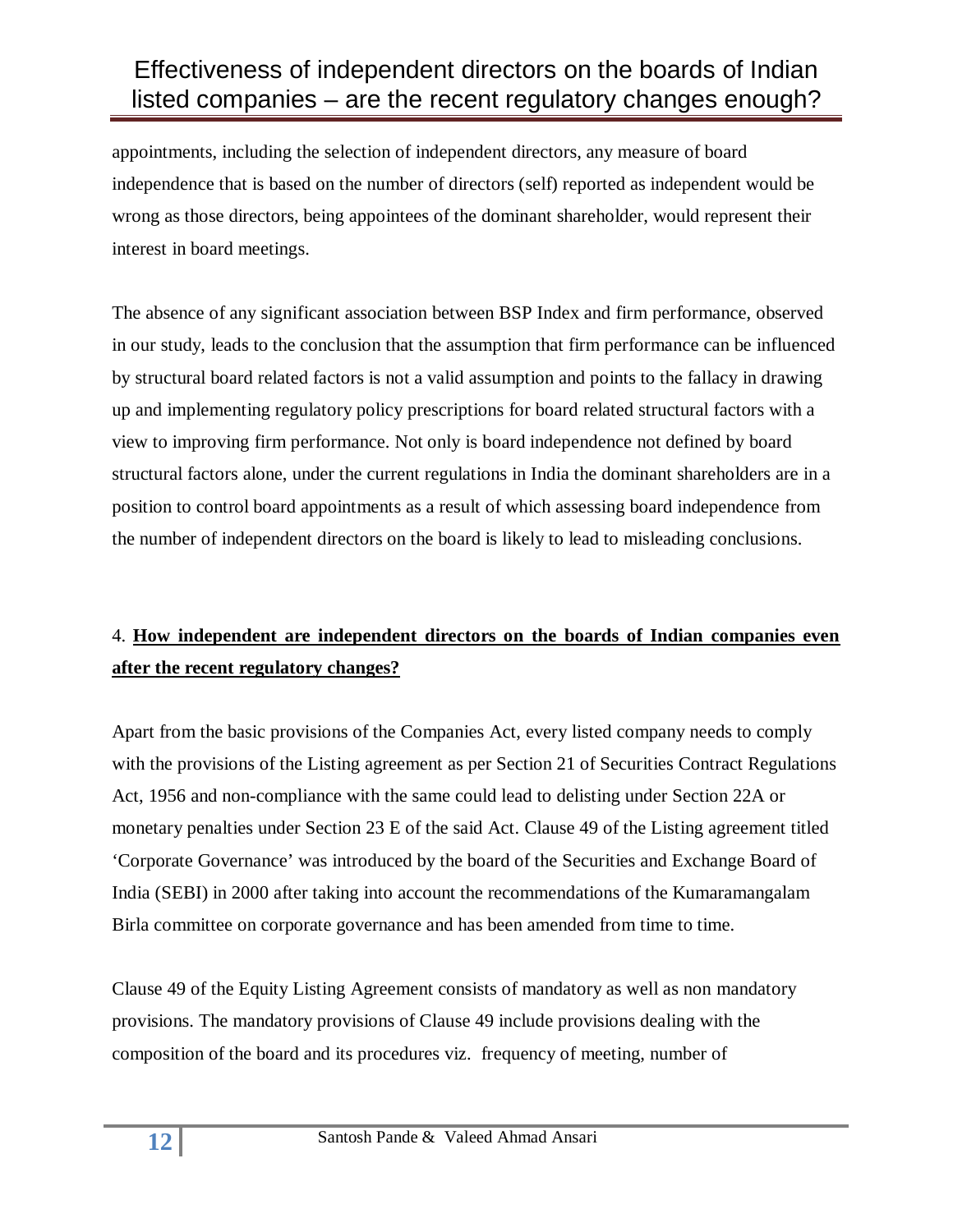independent directors, code of conduct for board of directors and senior management, audit committee, its composition, and role, disclosure to audit committee, board and the shareholders while the non mandatory provisions of clause 49 include several board related provisions such as constitution of remuneration committee, training of board members and peer evaluation of board members. While the non-mandatory requirements may be implemented at the discretion of the company, the disclosures of the compliance with mandatory requirements and adoption (and compliance) / non-adoption of the non-mandatory requirements has to be made in the corporate governance section of the company's annual report.

In January 2013 SEBI issued a consultative paper proposing tougher guidelines for listed companies seeking to bring clause 49 of the Listing Agreement into line with the proposals made in the Companies Bill, and to impose a more stringent regime for listed companies, SEBI (2013).

In SEBI's consultative paper, several proposals have been made to address the corporate governance challenges arising from the presence of dominating shareholders in Indian business organizations, for instance, it suggests that independent directors be appointed by minority shareholders, that such directors should be formally trained to be on a company board and regularly evaluated for their performance.

The Companies Act, 2013, which received the assent of the President of India on  $29<sup>th</sup>$  August 2013, is a reform oriented, governance focused and forward looking legislation that confers greater say in governance to the independent directors while placing greater demand on them in terms of involvement, commitment levels and technical and industry knowledge

For the first time in Company Law, the concept of an independent director has been defined; [Clause 149] and all listed companies are required to appoint independent directors with at least one-third of the Board of such companies comprising of independent directors. The definition of independent directors now includes positive attributes of independence, which was not the case under clause 49 of the Listing agreement and it is prescribed that the candidate must be "a person of integrity and possess the relevant expertise and experience" in the opinion of the board. Independent directors are expected to abide by a code provided in Schedule IV to the Companies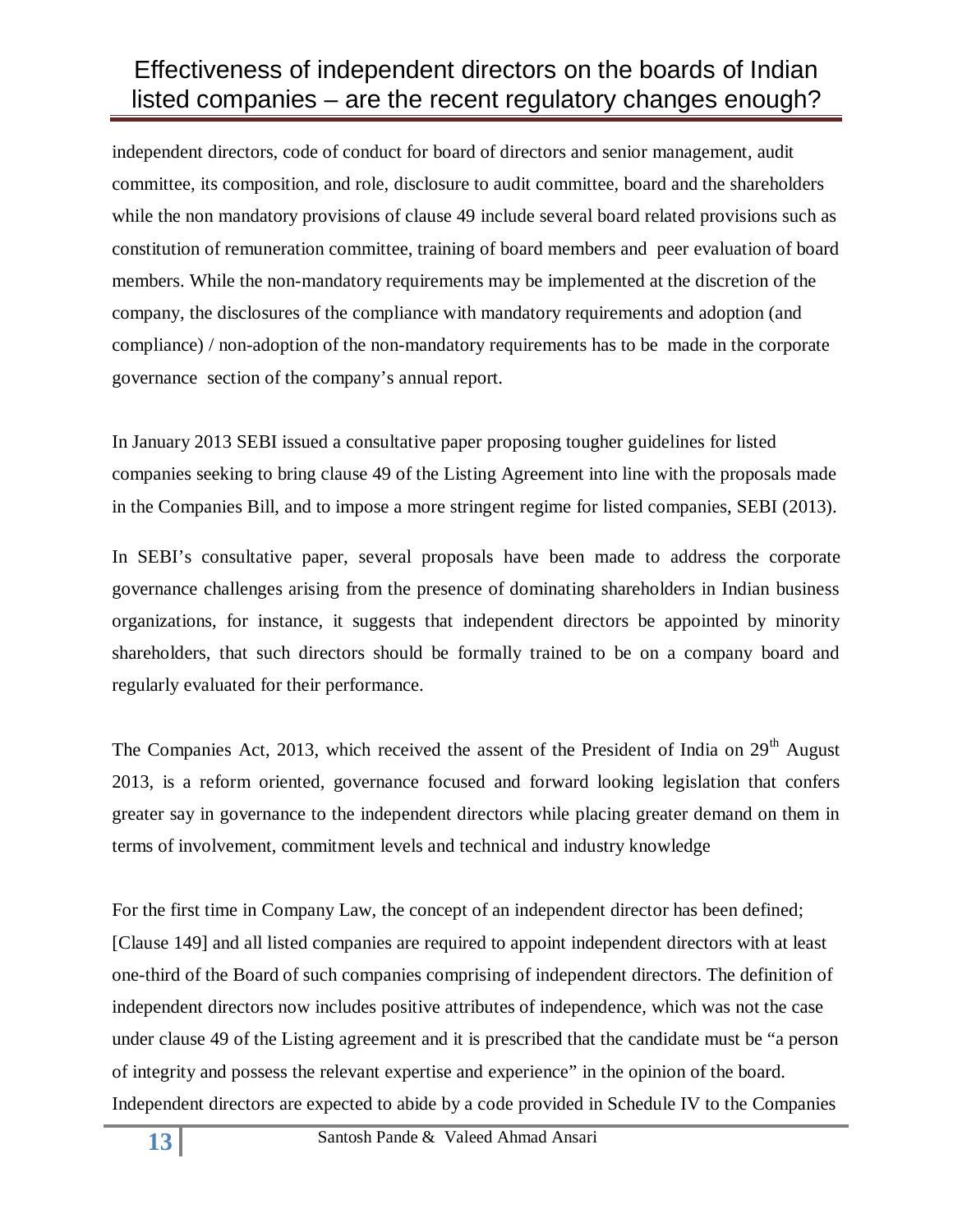Act, 2013 and hold office up to two consecutive terms with each term being up to five consecutive years; they are eligible for appointment in same company after cooling period of three years. The Central Government is also vested with the power to prescribe qualifications for independent directors and each independent director is also required to declare that he or she meets the criteria of independence. Nominee director appointed by any institution, or in pursuance of any agreement, or appointed by any Government to represent its shareholding shall not be deemed to be an independent director. Only an independent director can be appointed as alternate director to an independent director [first proviso to Clause 161(2)], Companies Act (2013).

In respect of listed companies, the Companies Act, 2013 aligns the concept of board committees, prescribed by SEBI, under the clause 49 of the Listing guidelines, with the Act itself and brings in greater clarity into their roles. Under the new Act, the Audit committee shall consist of a minimum of three directors with independent directors forming a majority and majority of members including its chairperson shall be persons with ability to read and understand the financial statement. [Clause 177(2)]. Additionally, the constitution of Nomination and Remuneration committee, which was non- mandatory under the existing clause 49 and nonexistent under the Companies Act, 1956, has been made mandatory in the case of listed companies and such other class or description of companies as may be prescribed [Clause 178(1)]. The Nomination and Remuneration Committee shall consist of three or more nonexecutive director(s) out of which not less than one half shall be independent director [Clause 178(1)] and shall formulate the criteria for determining qualifications, positive attributes and independence of a director and recommend to the Board a policy, relating to the remuneration for the directors, key managerial personnel and other employees [Clause 178(3)]. Also where the combined membership of the shareholders, debenture holders, deposit holders and any other security holders is more than one thousand at any time during the financial year, the company shall constitute a Stakeholders Relationship Committee. [Clause 178(5)], Companies Act (2013).

Prior to the enactment of the new Act, a key criticism of the regime for the appointment of independent directors was that they are appointed like any other director and, given the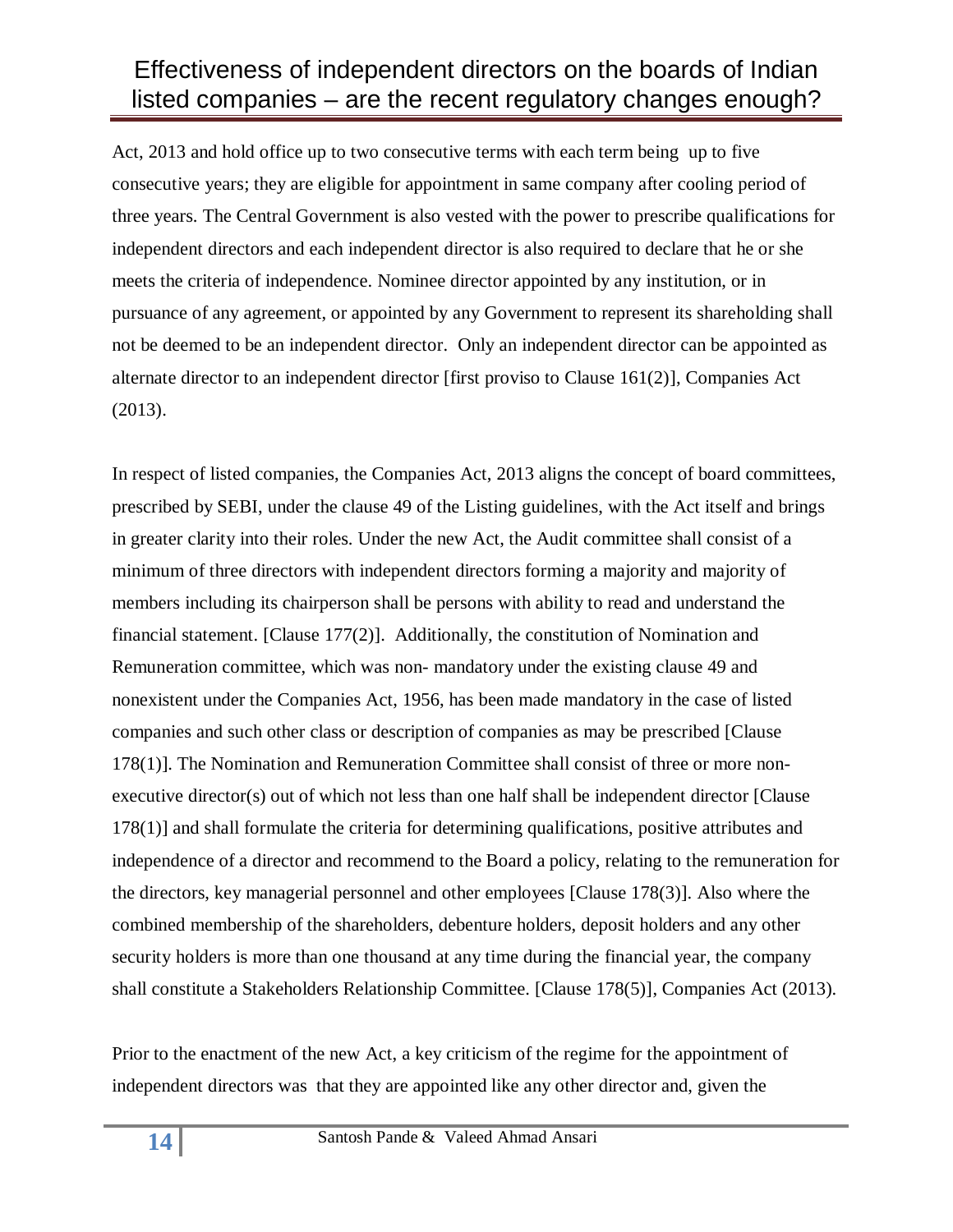significant influence exercised by dominating shareholders on the board of Indian companies, the dominating shareholders were able to pack compliant independent directors on the board of companies who were beholden to them for their position and blindly supported the positions taken by the dominant shareholders- to the detriment of the minority shareholders. While this concern has, to some extent, been addressed in the Companies Act, 2013 by mandating the formation of a nomination and remuneration committee, in the absence of clearly laid down criteria for the selection of independent directors it may be difficult to demonstrate compliance and could result in each company exercising its own judgment which would then become a subject of significant debate.

Any process for appointing independent directors is doomed to failure if it does not remove the influence of the dominating shareholders from the appointment process and while the Companies Act, 2013 provides for the appointment of independent directors by the nominations and remuneration committee - this may not be enough. The nomination committee route, for appointing independent directors, could be effective only in countries characterized by outsider systems such as the U.S. and the U.K. where, since the manager-shareholder agency problem dominates the corporate governance issues, the use of nomination committees moves the independent director nomination process outside the control of management, Varottil (2010). In such a situation when an independent nomination committee picks candidates for independent directorship, it presents the candidate to the shareholders for their vote and since the shareholders are dispersed (as in the outsider system) it is conceivable that they would vote for the candidate presented by the independent nomination committee and are unlikely to come together to vote against a candidate. It has become almost customary for independent directors to be nominated by nomination committees in outsider systems and this practice is widely prevalent in the US and the UK.

On the other hand using the nomination committee route for appointing independent directors in countries, like India, that are characterized by the insider system , is likely to give very different results, Varottil (2010). In the nomination committee route, the appointment of an independent director is a two step process – the first step is the nomination by the nomination committee and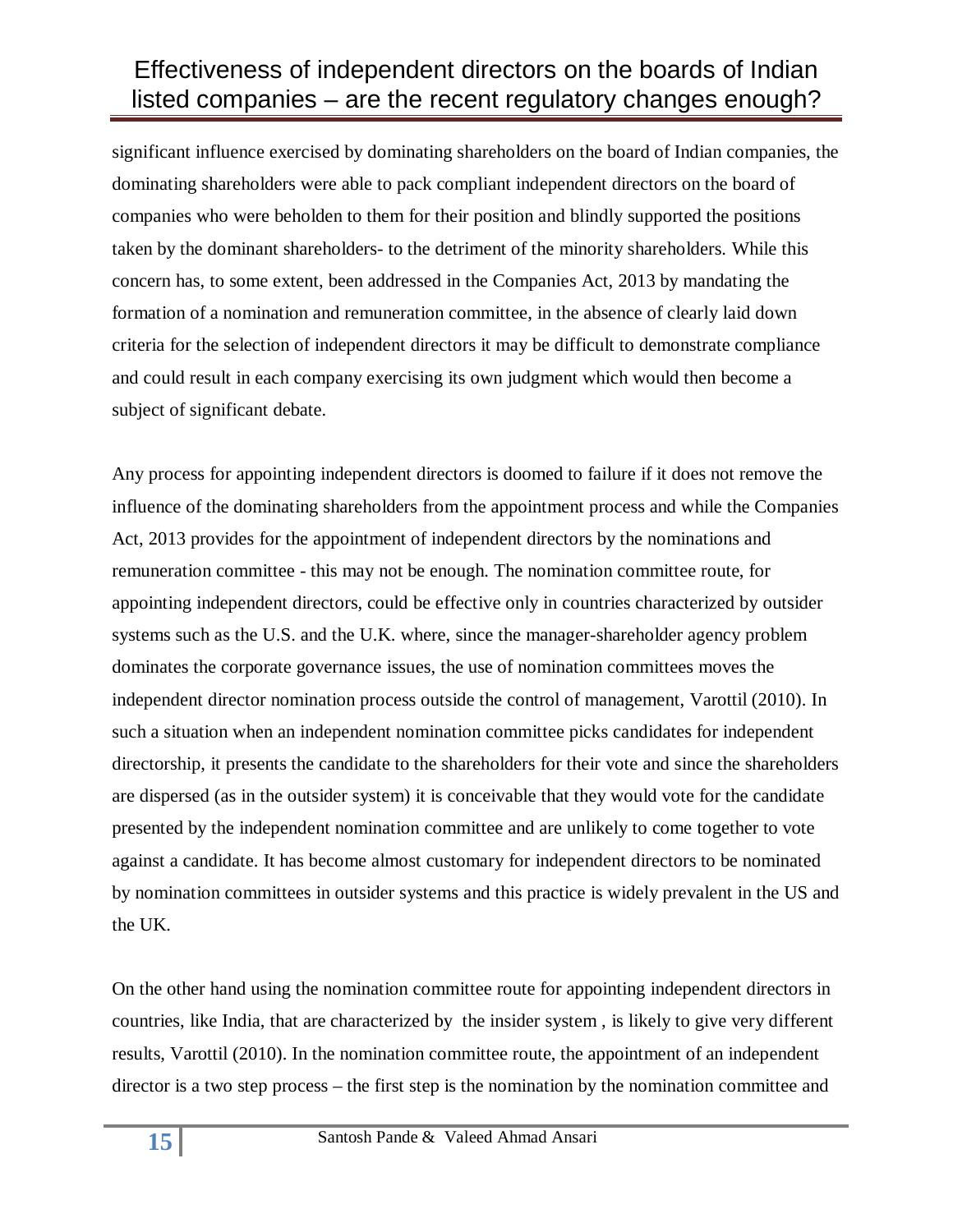the second step is the election by the shareholders. Even if an independent nomination committee were to nominate candidates, without the influence of the controlling shareholders, those candidates would ultimately have to be voted at a shareholders' meeting, where the controlling shareholders would exercise majority influence. While the nomination committee could manage the first step, it does not have control over the second step and the controlling shareholders would continue to have the ability to influence the shareholder decision on whether the candidate suggested by the nomination committee should be appointed or not. Since it would be an embarrassment if the person nominated by the nomination committee failed to muster enough votes at a shareholders' meeting, due to opposition from the controlling shareholders, the nomination committee was likely to consult controlling shareholders before putting up the names for the appointment of independent directors.

The nomination committee, in the Indian context, would be compelled to function in the shadow of the decision by the controlling shareholder who, because of his numerical superiority, would have the final say on the appointment of independent directors and the independent director appointment process would continue to be within the *de facto* control of the controlling shareholders despite the formation of the nominations and appointments committee controlled by independent directors.

While, the nomination committee process (introduced in the Companies Act, 2013) is superior to the earlier process for appointing directors followed in Indian organizations that functioned without an independent director nomination process, the new provisions do not go to the extent of providing a fool proof mechanism for participation by minority shareholders in the independent director appointment process.

Recognizing the need to adopt a more professional, independent and transparent approach for appointing independent directors, with due representation from the minority shareholders, the consultative paper issued by SEBI in January 2013,also makes reference to the practices followed in other jurisdictions, like Italy, that have provisions for appointment of independent directors by minority shareholders, or the UK, where the regulator has proposed a dual voting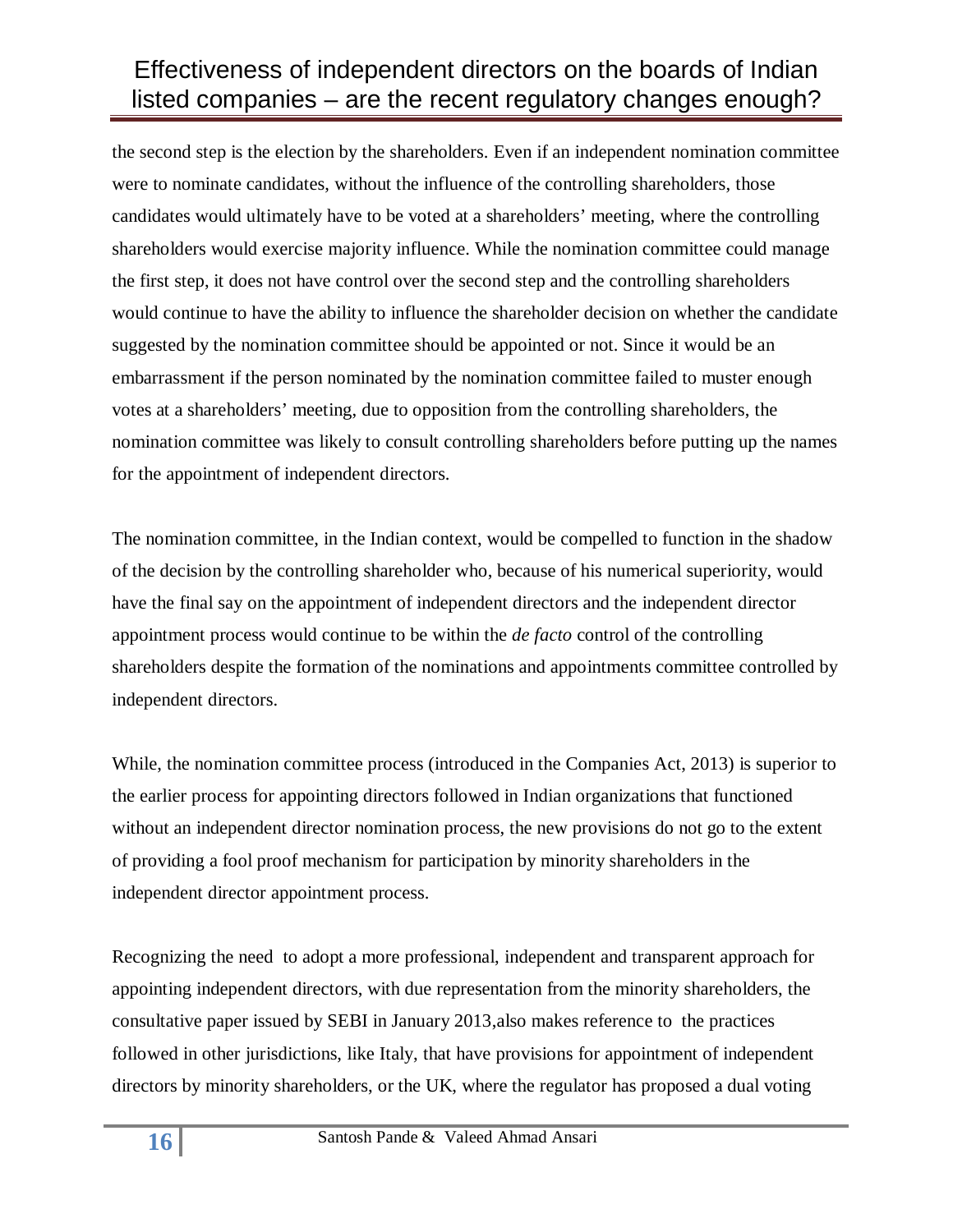structure whereby independent directors of premium listed companies, with controlling shareholders, need to be approved both by the shareholders as a whole as well as the independent shareholders alone. However, in the Indian context that requires one-third or half of the member of the board to comprise of independent directors, the consultative paper points out that in case, if all the independent directors are to be appointed by "majority of minority", it may result in "abuse by minority", for example, a large corporate firm can easily acquire majority holding among the non-promoter holders (who are normally dispersed) and may appoint "its person" to destabilize its rival board. The consultative paper also points to existing provisions in the Companies Acts, 1956 that protect the interest of small shareholders in electing directors;

- Section 252 of the Companies Act, 1956 enables a public company having paid-up capital of five crore rupees or more or having one thousand or more small shareholders, to elect a director elected by such small shareholders. "Small shareholders" has been defined as a shareholder holding shares of nominal value of not more than Rs. 20,000 or such other sum as may be prescribed.
- Clause 151 of the Companies Bill, 2012 has similar provision enabling a listed company to elect such small shareholders in such manner and with such terms and conditions as may be prescribed.

As per the rules framed under the Companies Act, 2013 a listed company may suo motu or upon receiving notice of not less than five hundred or one-tenth of the total number of small shareholders, whichever is lower, elect a small shareholders' director from amongst the small shareholders. Such director shall be considered as an independent director subject to his giving a declaration of his independence in accordance with sub-section (7) of section 149 of the Act.

While the consultative paper issued by SEBI expresses the view that the provisions of section 151 may be workable in Indian context, it also suggested that it may be explored as to whether listed companies beyond a market cap need to be mandated to have at least one small shareholder director, SEBI (2013).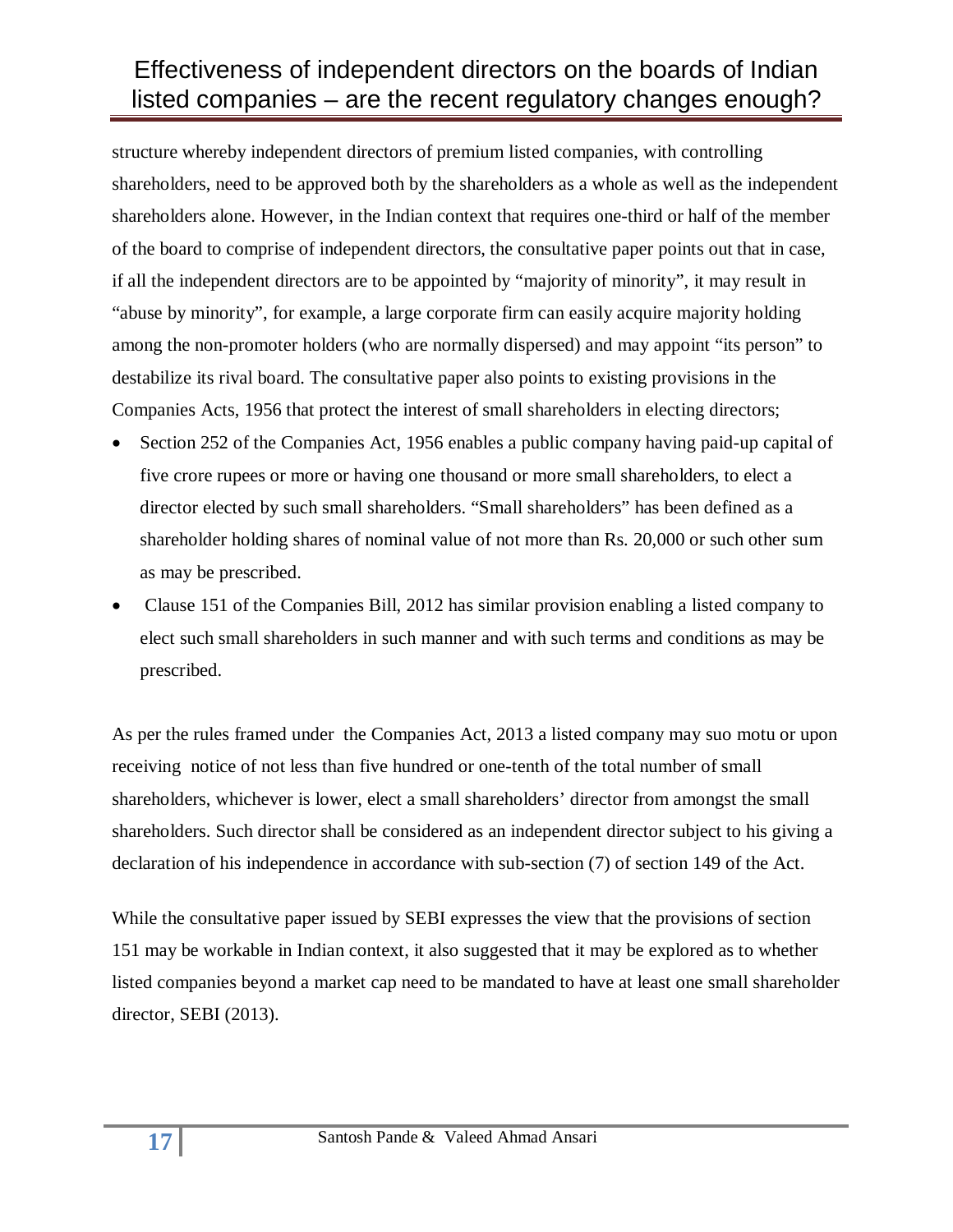Further recognizing that cumulative voting by shareholders for appointing the board of directors, as permitted in the Philippines and China, may provide better alternatives to the director selection process and foster stronger minority shareholder protection in India's legal framework for corporate governance, SEBI's consultative paper also reviewed the suggestions for the introduction of cumulative voting or proportionate voting to allow shareholders to cast all of their votes for a single nominee for the board of directors when the company has multiple openings on its board , SEBI (2013). The consultative paper pointed out that there is no empirical evidence to state that cumulative voting has resulted in improving the governance practices and went on to suggest that section 163 of Companies Act, 1956 enabled election of directors through cumulative voting since as per the provisions of this section, the articles of a company could provide for the appointment of not less than two-thirds of the total number of the directors of a public company, according to the principle of proportional representation, whether by the single transferable vote or by a system of cumulative voting or otherwise, the appointments being made once in every three years and interim casual vacancies being filled in accordance with the provisions. Hence, the consultative paper suggested that the option of proportional representation was already provided in the Companies Act and was best left to the choice of the company, SEBI (2013). Since section 163 finds a place in the new Companies Act, 2013 it could be argued that the existing Company Law provisions are adequate to allow proportional representation to the shareholders on the boards of Indian companies.

This argument ignores the fact that the dominating shareholders in Indian organizations have no incentive to incorporate this change, permitting proportionate board representation, in the articles of the company, and the enabling provision will remain as a theoretical provision confined to the statute books only. Real change will happen only when the stipulation for proportional representation, either through cumulative voting or through the voting by only minority shareholders, is made mandatory by statute.

At present, despite the new enactments, given the numerical majority that the dominating shareholders exercise over the company's voting strength, nothing prevents them from appointing their nominee as a shareholder director by following the process prescribed in the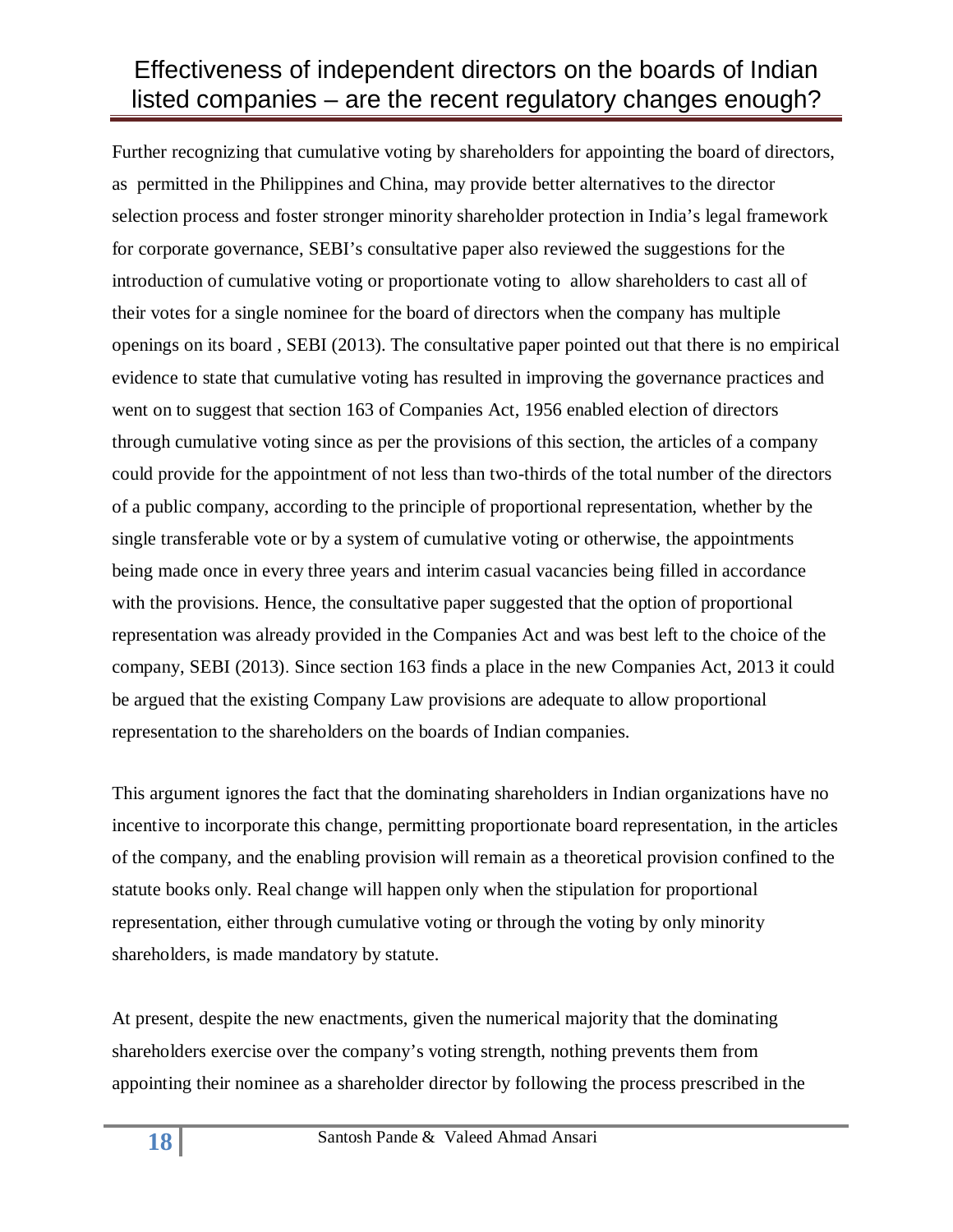Companies Act and the Rules framed there under and the expectation of genuine small shareholder representation on company boards remains a illusory expectation.

### **5. Conclusion & the way forward**

Greater empowerment coupled with accountability of Independent Director is a step in the right direction to strengthen corporate governance.

The introduction of the new Companies Act, 2013 and the changes that would be introduced, arising from SEBI's consultative paper for listed companies, will undoubtedly usher in much greater transparency in the working of Indian boards especially in respect of the role and responsibility of independent directors who will have a greater voice in ensuring that the interest of all shareholders is taken care of.

Indian corporate governance regulations, in respect of board structure and processes, have been found wanting in addressing issue arising from the presence of dominating shareholders in Indian organizations and the new set of regulations are very welcome in bringing about the much required solution to India's corporate governance woes.

The mandatory requirement for constituting a nominations and appointments committee of the board, with a majority of independent directors, will certainly bring about the much needed transparency and objectivity in the directors selection process. However this may not be enough and there is, probably, a need to look at incorporating stronger mechanism in the statute for the independent director appointment process.

Two alternative approaches have been suggested to facilitate minority shareholder representation on company boards: (i) cumulative voting by shareholders and (ii) election of independent directors by a "majority of the minority, Varottil (2013). The cumulative voting process will ensure that minority shareholders will have the ability to elect such number of independent directors as is proportionate to their shareholding in the company, thereby reducing the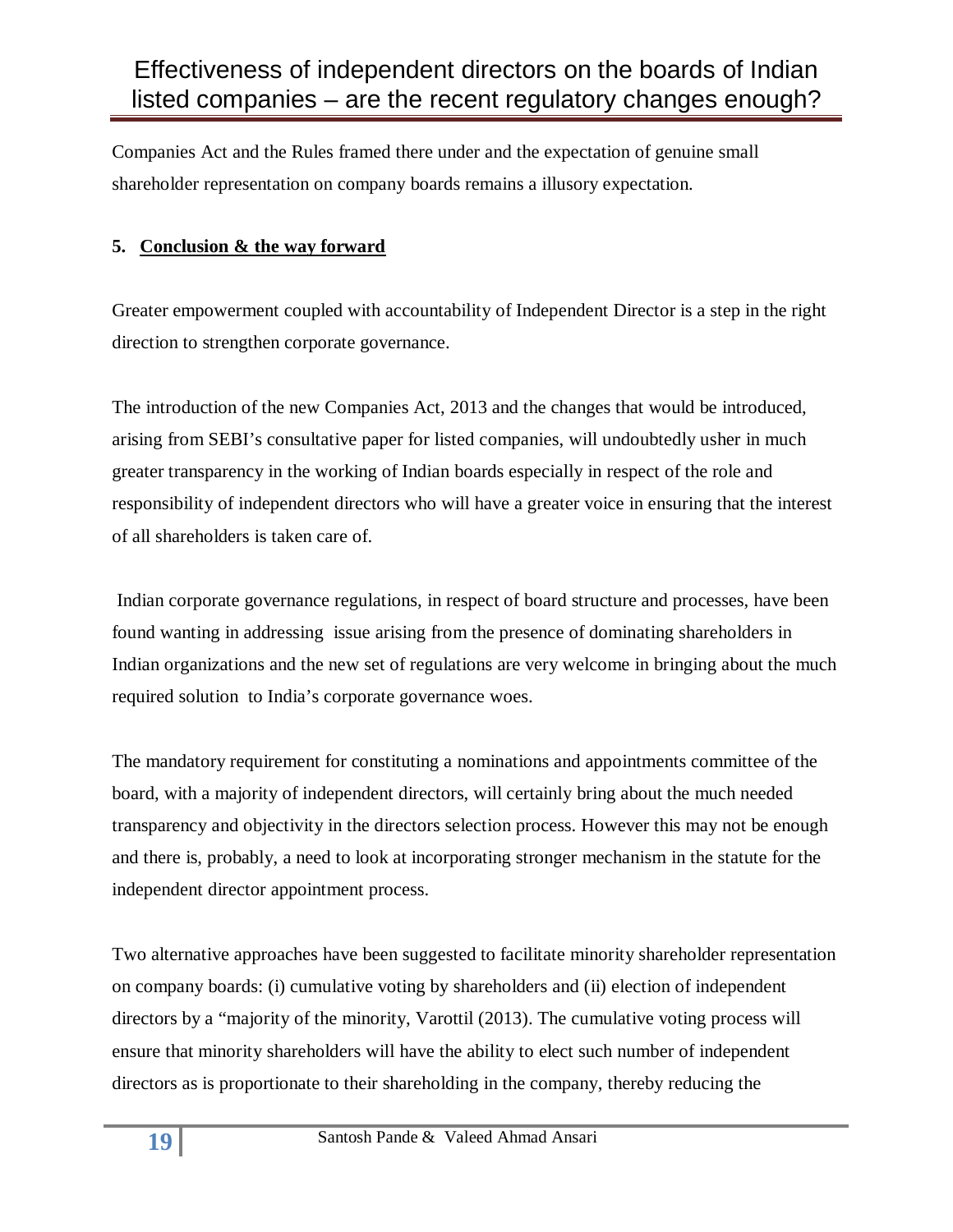dominance of controlling shareholders in the process. In the alternative approach of voting by "majority of the minority", only the minority shareholders are entitled to vote for the election of independent directors and each independent director will be elected so long as the candidate enjoys majority support within the constituency comprising the minority shareholders. In this approach, neither the controlling shareholder nor the management can influence the appointment as they have no role at all as the dominating shareholders will not even be permitted to vote in independent director elections.

Further concrete action in regulatory reforms is still required in the vital area of independent director appointment before independent directors can become a strong pillar of corporate governance reforms in India as is envisaged in the Companies Act, 2013.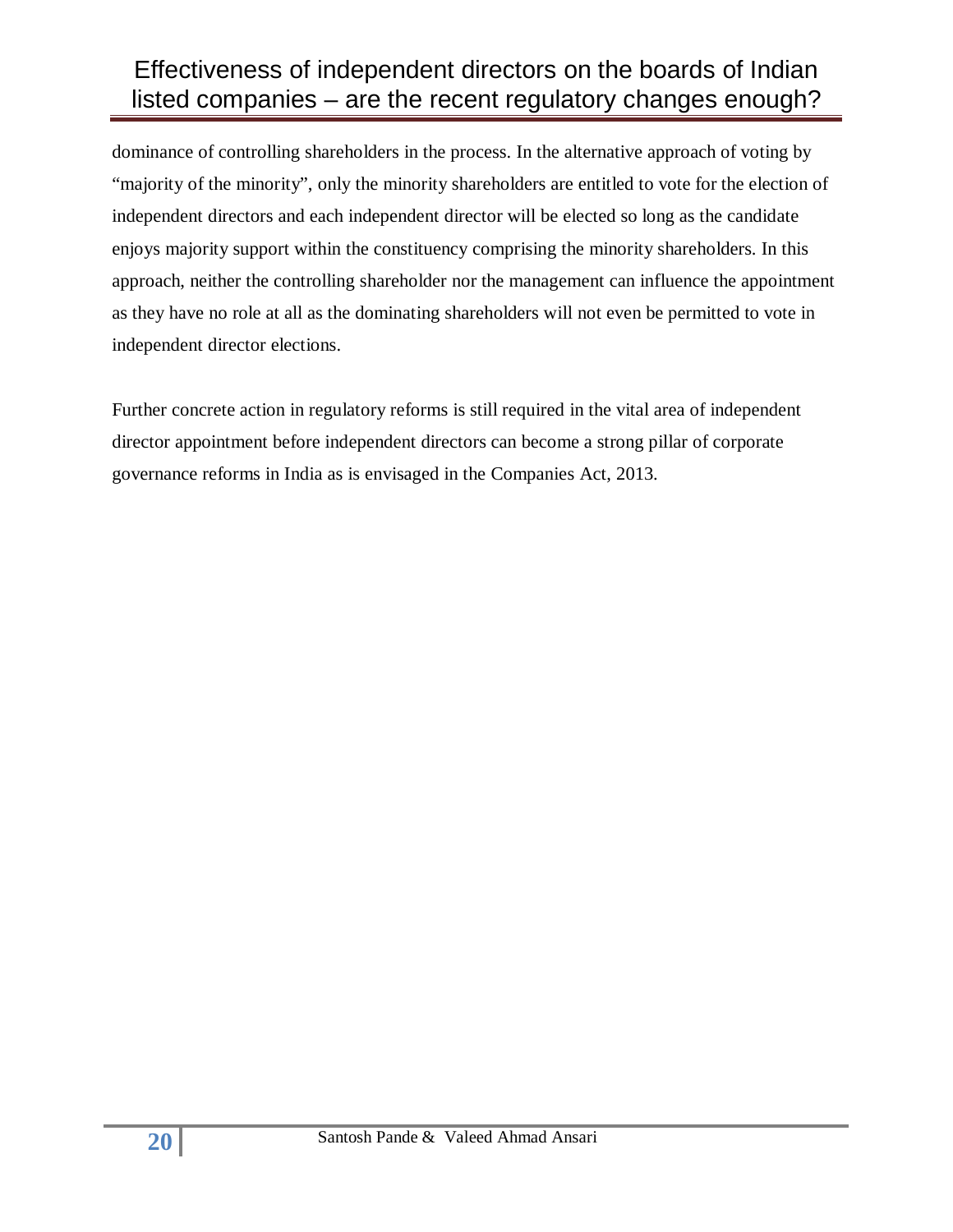#### **REFERENCES**

- Balasubramanian, B., Black, B. & Khanna, V. (2008). Firm-Level corporate governance in emerging markets: A case study of India. ECGI Law Working Paper 119/2009. Available at SSRN: <http://ssrn.com/abstract=992529>.
- Bhagat, S., & Black, B. (2000). *Board independence and long term firm performance*. (CLES Working Paper No.143). Retrieved May 14, 2010, from http://leedsfaculty.colorado.edu/bhagat/bb-031700.doc
- Black, B., de Carvalho, A.G and Gorga, E.CR. (2010), Does One Size Fit All in Corporate Governance? Evidence from Brazil. working paper at http://ssrn.com/abstract=1434116.
- Black, B. & Kim,W. (2010), The Effect of Board Structure on Firm Value: A Multiple Identification Strategies Approach Using Korean Data, working paper, athttp://ssrn.com/abstract=968287.
- Cadbury, A. (2000). The corporate governance agenda. Corporate Governance, Volume 8, Number 1, January 2000.
- Companies Act (2013). Companies Act 2013. Retrieved on October 30, 2013 from http://www.mca.gov.in/
- Dahya, J., Dimitrov,O. and McConnell, J. (2008), Dominant Shareholders, Corporate Boards, and Corporate Value: A Cross-Country Analysis. Journal of Financial Economics, Vol. 87, pp. 73-100.
- Dalal, Sucheta. (2005).Is Reliance rewriting rules of corporate governance. Retrieved on 10th May 2013 from www.suchetadalal.com.

de Geus A. (1997). The living company. Harvard Business School Press. Boston, Massachusetts.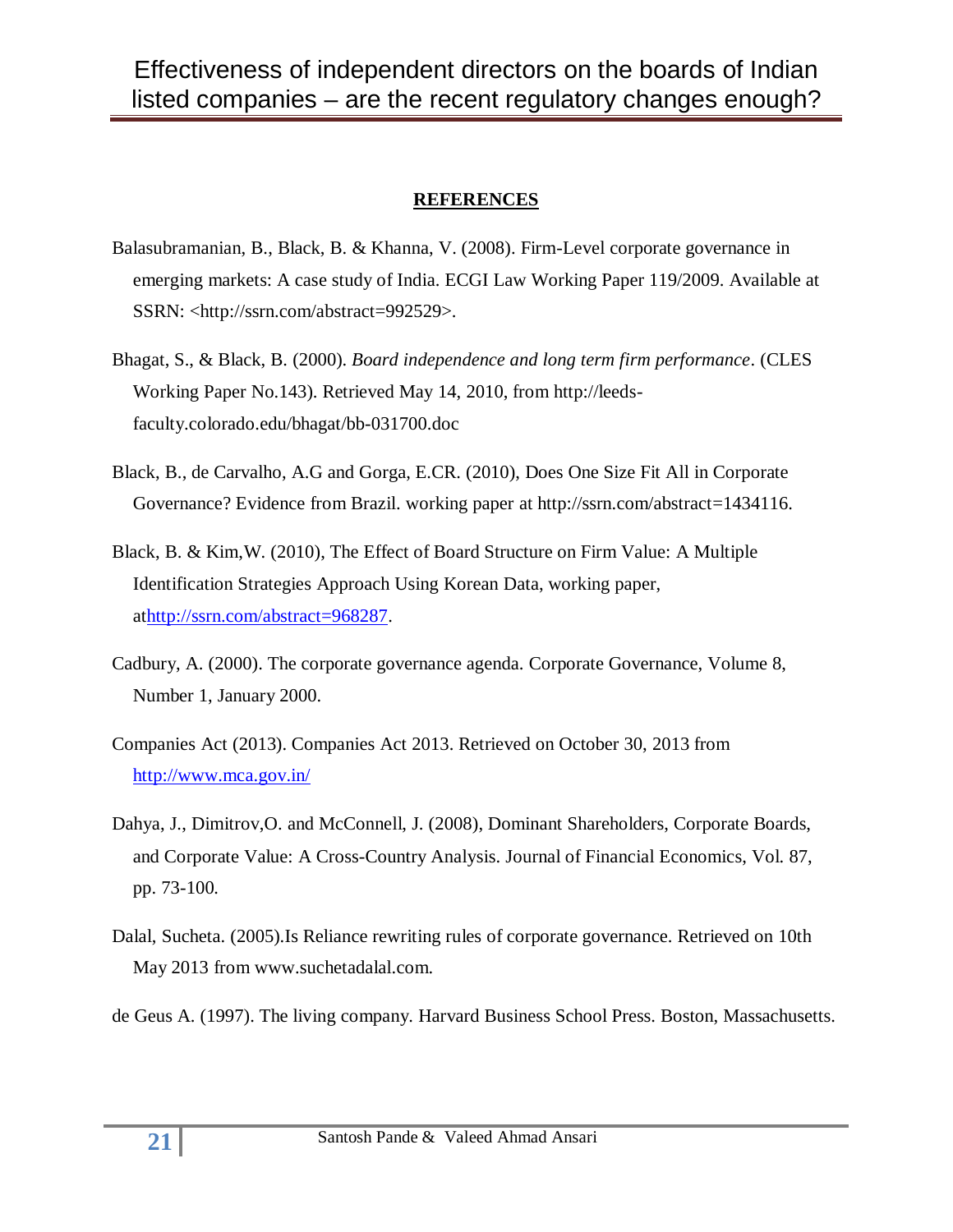- Espirito Santo Securities; (26th March 2012); India's Governance -Dominant vs. Minority Shareholders; available at http://thebenchmark.in/wpcontent/uploads/2012/03/Espirito\_Governance.pdf
- Fama, E.F., & Jensen, M.C. (1983). Separation of ownership and control. *Journal of Law and Economics,*26,pages 301-325. http://dx.doi.org/10.1086/467037
- Heracleous, L. (2001). What is the impact of corporate governance on organizational performance? Retrieved on 10th May 2013 from http://193.146.160.29/gtb/sod/usu/\$UBUG/repositorio/10280861
- Hermalin, B. & Weisbach, M. (1988). The determinants of board composition, Rand Journal of Economics, 19, pp. 589–606.
- Hsu, H. (2010). The relationship between board characteristics and financial performance: An empirical study of United State IPO. *International Journal of Management*, 27(2), 332-341.
- Jackling, B. and Johl, S. (2009). Board Structure and Firm Performance: Evidence from India's Top Companies. Corporate Governance: An International Review, 17(4),pp. 492–509.
- Leblanc, Richard & Gillies, James, (2003); The Coming Revolution in Corporate Governance, Ivey Management Services, September/October 2003.pp. 1-11.
- Levrau,A. & Van den Berghe, L.A.A.(2007), Identifying key determinants for effective board of directors. Working Paper, Faculteit Economie en Bederijfskunde, Universiteit Gent, Retrieved 15th May 2013. http://www.feb.ugent.be/nl/Ondz/wp/Papers/wp\_07\_447.pdf.
- Sarkar, J. & Sarkar,S.(2010). *Auditor and audit committee independence in India*. Retrieved from http://www.igidr.ac.in/pdf/publication/WP-2010-020.pdf
- SEBI. (2004). Securities and Exchange Board of India circular no. SEBI/CFD/DIL/CG/1/2004/12/10 dated Oct. 29, 2004. Retrieved on 10th May 2013 from http://www.sebi.gov.in/circulars/2004/cfdcir0104.pdf>.